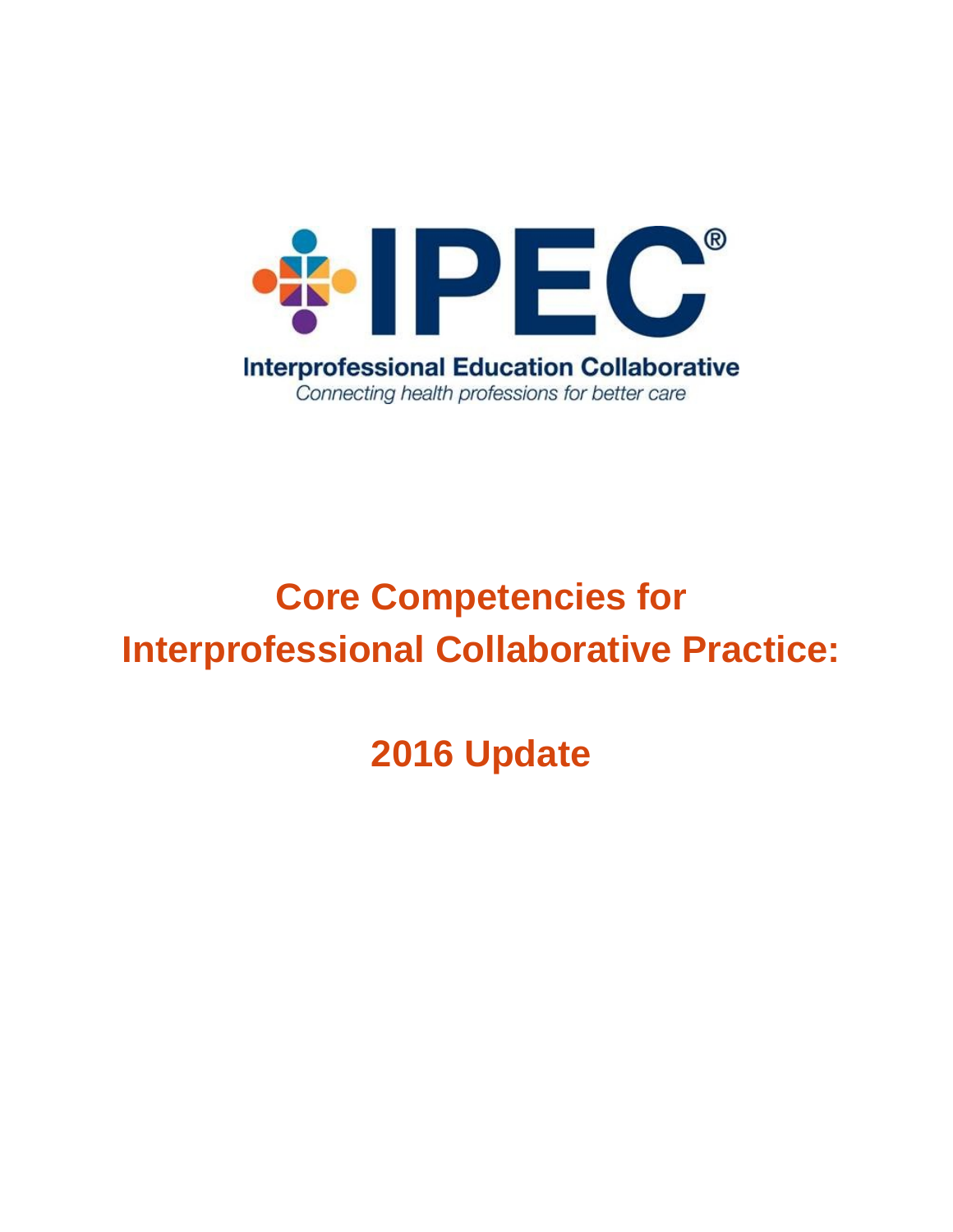This document may be reproduced, distributed, publicly displayed and modified provided that attribution is clearly stated on any resulting work and it is used for non-commercial, scientific or educational including professional development—purposes. If the work has been modified in any way all logos must be removed.

Contact ip @aamc.org for permission for any other use.

#### **Suggested Citation**:

Interprofessional Education Collaborative. (2016). Core competencies for interprofessional collaborative practice: 2016 update. Washington, DC: Interprofessional Education Collaborative.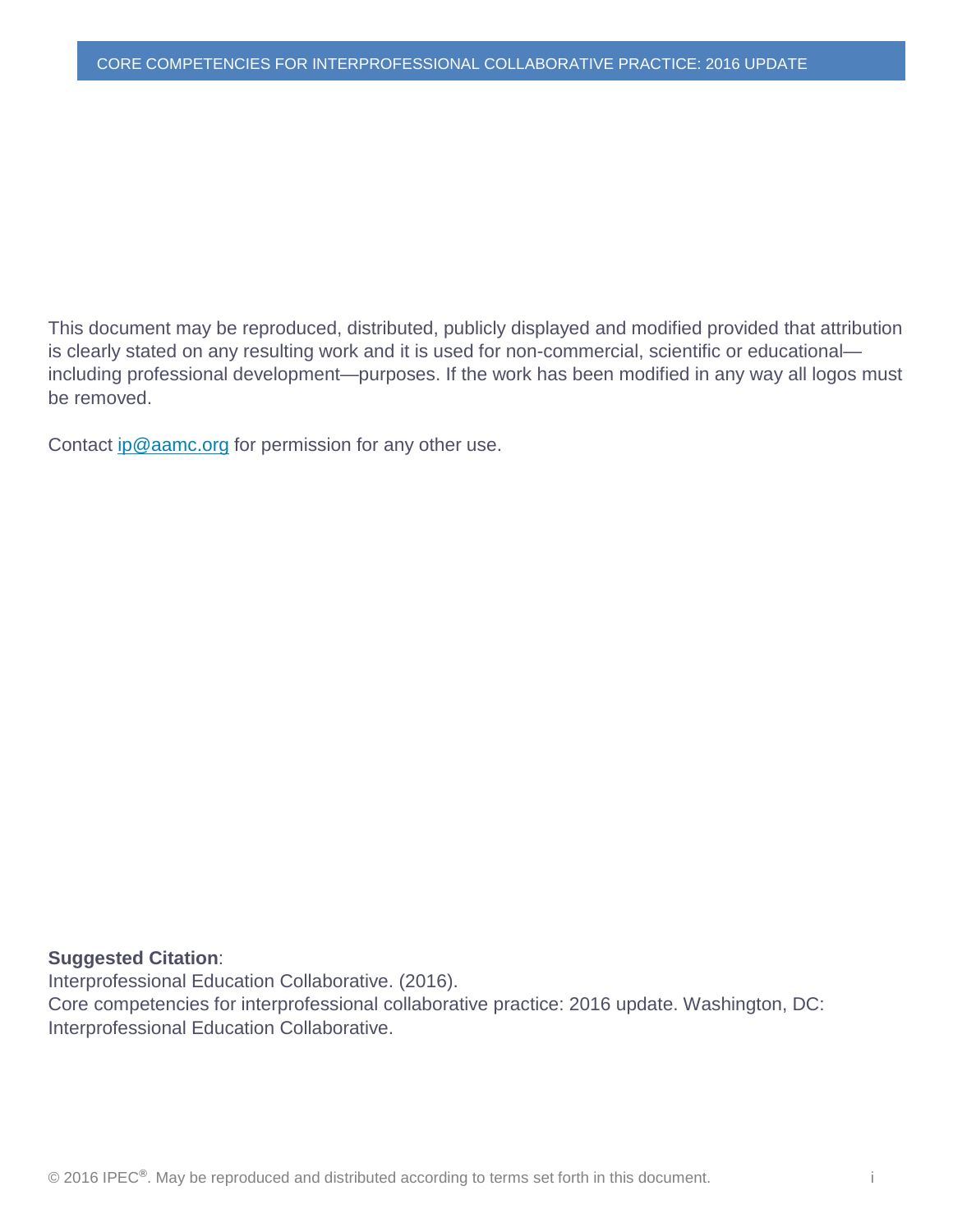## **Contents**

| Competency-Based Interprofessional Education: Definitional Framework 8       |  |
|------------------------------------------------------------------------------|--|
|                                                                              |  |
|                                                                              |  |
|                                                                              |  |
|                                                                              |  |
|                                                                              |  |
| Press Release: Formation of the Health Professions Accreditors Collaborative |  |
| Press Release: Institutional Members Join the Interprofessional Education    |  |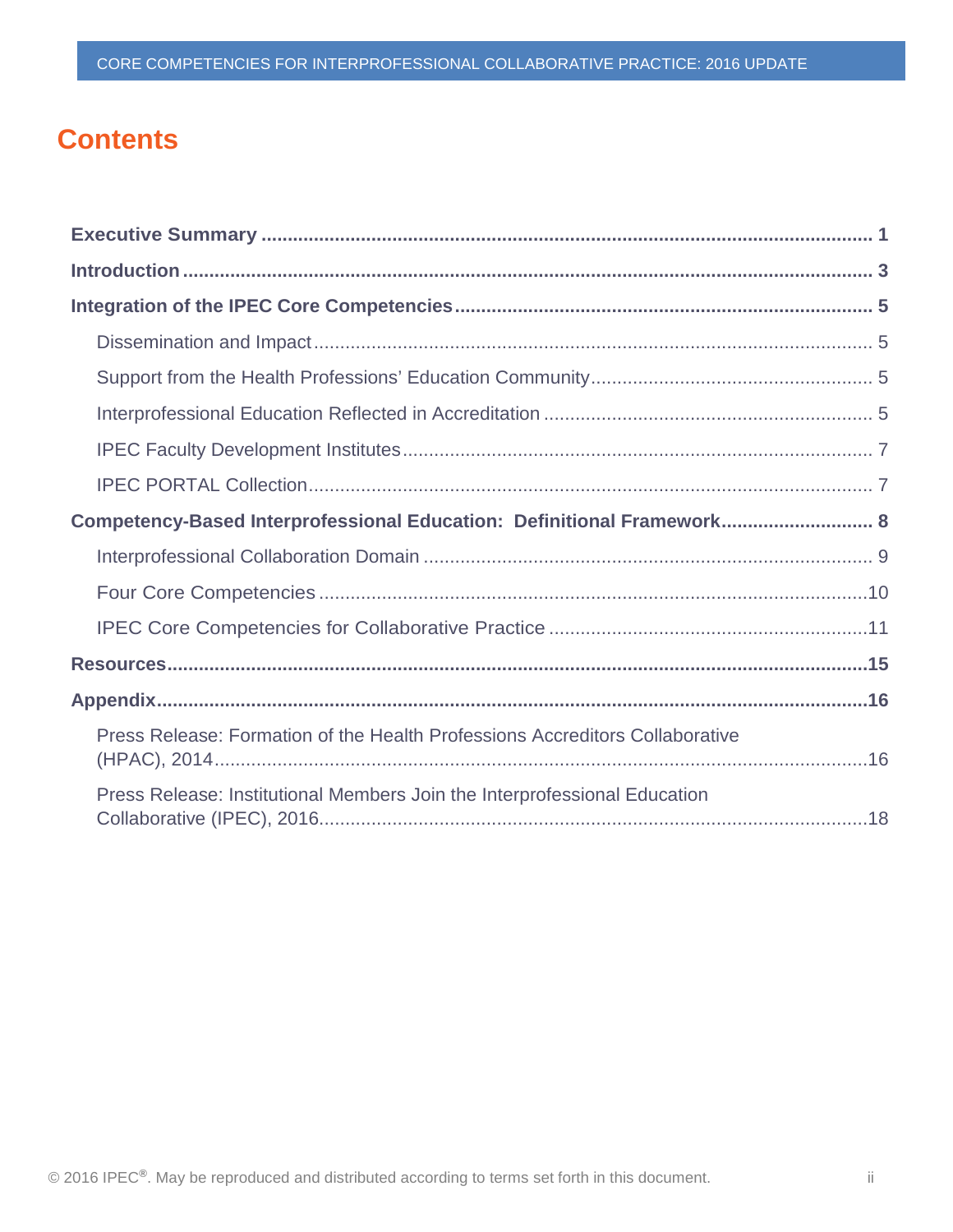## <span id="page-3-0"></span>**Executive Summary**

In 2009, six national associations of schools of health professions formed a collaborative to promote and encourage constituent efforts that would advance substantive interprofessional learning experiences. The goal was, and remains, to help prepare future health professionals for enhanced team-based care of patients and improved population health outcomes. The collaborative, representing dentistry, nursing, medicine, osteopathic medicine, pharmacy, and public health, convened an expert panel of representatives from each of the six IPEC sponsor professions to create core competencies for interprofessional collaborative practice, to guide curriculum development across health professions schools. The competencies and implementation recommendations subsequently published in the 2011 *Core Competencies for Interprofessional Collaborative Practice* have been broadly disseminated.

In this 2016 release, the IPEC Board updates the document with a three-fold purpose, to:

- Reaffirm the value and impact of the core competencies and sub-competencies as promulgated under the auspices of IPEC.
- Organize the competencies within a singular domain of **Interprofessional Collaboration**, encompassing the topics of values and ethics, roles and responsibilities, interprofessional communication, and teams and teamwork. These four topical areas were initially proposed as domains within interprofessional education (IPE). However, in the time since publication, it has become clear that interprofessional collaboration stands as a domain unto itself. Furthermore, creating shared taxonomy among the health professions serves to streamline and synergize educational activities and related assessment and evaluation efforts.
- Broaden the interprofessional competencies to better achieve the Triple Aim (improve the patient experience of care, improve the health of populations, and reduce the per capita cost of health care), with particular reference to population health.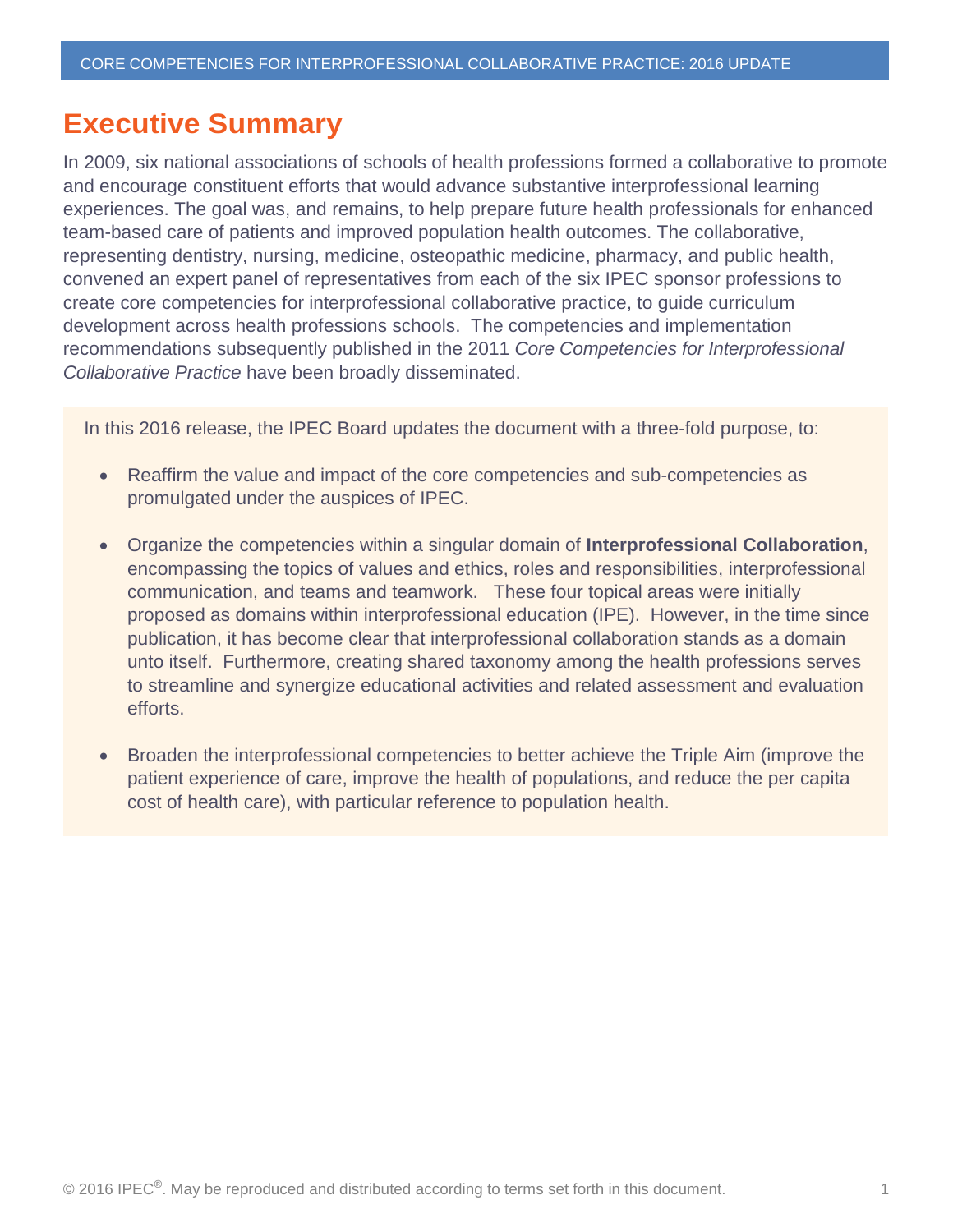Since the 2011 report was issued, IPEC has made substantive headway in interprofessional education and the crucial partnerships that will further its progress:

- There have been over 550 citations of the report in the peer-reviewed and related literature between May 2011 and December 2015. It has also been translated into several languages and used in professional development by the health insurance industry.
- Meaningful interprofessional learning experiences in the required curriculum has increased, as reported in *JAMA* and the *Journal of Dental Education*.
- The IPEC Faculty Development Institutes have hosted 339 multi-professional teams with 1,457 participants to design institutionally-based projects that advance IPE at their local institutions.
- With funding from the Josiah Macy Jr. Foundation, the IPE PORTAL collection of peerreviewed educational resources and materials supporting IPE instruction, which are mapped to the IPEC Competencies, was launched in December 2012.
- <span id="page-4-0"></span>• In February 2016, IPEC welcomed 9 new institutional members, expanding the professional representation from 6 to 15:
	- o American Association of Colleges of Podiatric Medicine (AACPM)
	- o American Council of Academic Physical Therapy (ACAPT)
	- o American Occupational Therapy Association (AOTA)
	- o American Psychological Association (APA)
	- o Association of American Veterinary Medical Colleges (AAVMC)
	- o Association of Schools and Colleges of Optometry (ASCO)
	- o Association of Schools of Allied Health Professions (ASAHP)
	- o Council on Social Work Education (CSWE)
	- o Physician Assistant Education Association (PAEA)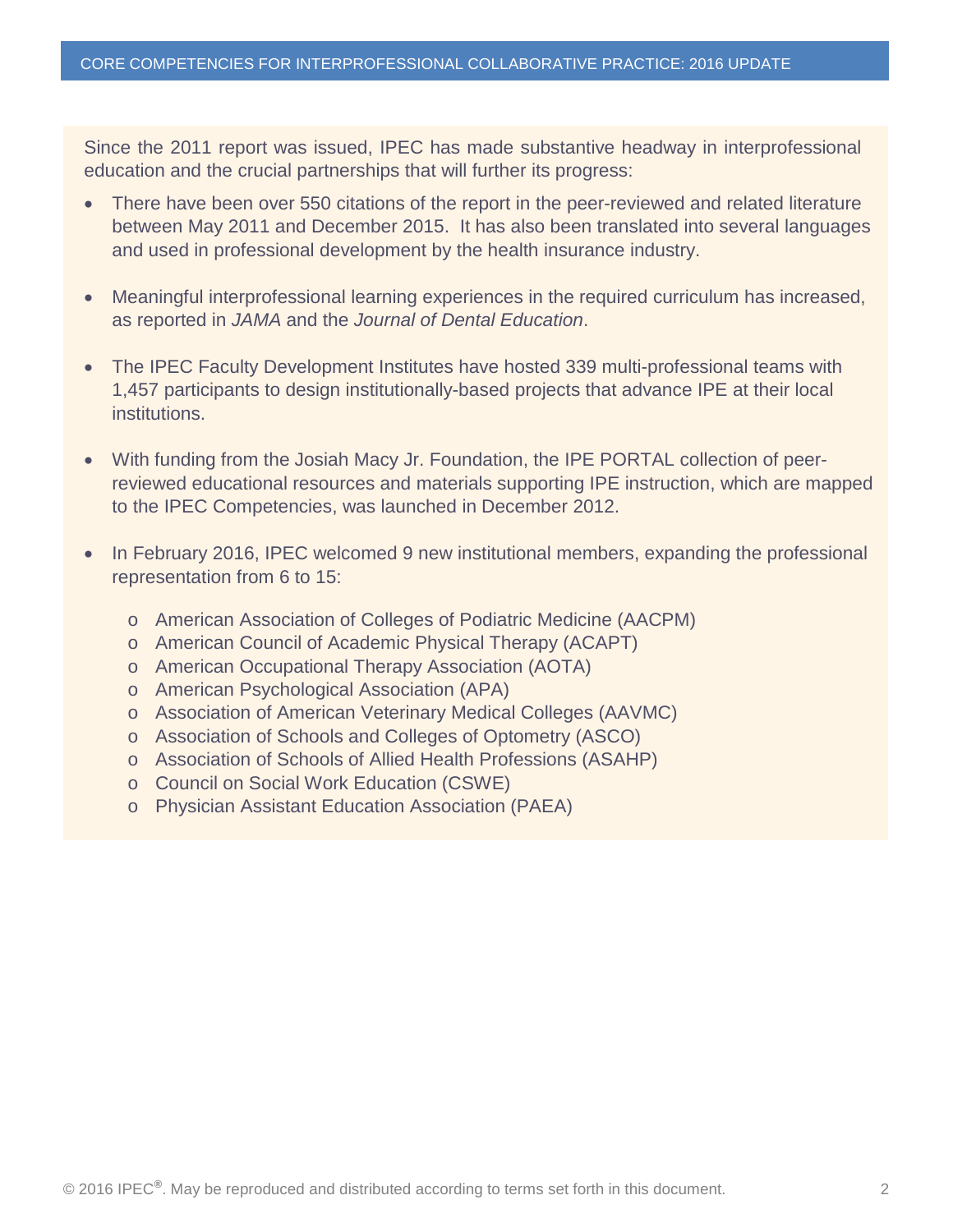## **Introduction**

The intent of the Interprofessional Education Collaborative (IPEC) that came together in 2009 to develop core competencies for interprofessional collaborative practice was to build on each profession's expected disciplinary competencies. The development of interprofessional collaborative competencies necessarily required moving beyond profession-specific educational efforts to engage students of different professions in interactive learning with each other.

In 2016 the IPEC Board aims to: reaffirm the original competencies, ground the competency model firmly under the singular domain of Interprofessional Collaboration, and broaden the competencies to better integrate population health approaches across the health and partner professions so as to enhance collaboration for improving both individual care and population health outcomes.

The original 2011 IPEC report grew out of the commitment of six founding professional educational organizations to define interprofessional competencies for their professions: dentistry, nursing, medicine, osteopathic medicine, pharmacy, and public health. The hope then, which is still apt today, was that other professional education organizations and a broader group of stakeholders in the quality of health professions education would see the value of these competencies and adopt the recommendations in their own work. The competencies were intentionally general enough in nature to allow flexibility within the professions and at the institutional level. This would allow faculty and administrators to develop a program of study for their profession or institution that is aligned with the general interprofessional competency statements but in a context appropriate to particular professional, clinical, practitioner, or institutional circumstances. This would broaden the scope and increase the momentum of the transformation of interprofessional education of health professionals.

In the five years since the original report's release, significant developments—from broad citation of the report and dissemination of the competencies to endorsement from accreditation bodies and robust attendance at team-based faculty development institutes—stand as demonstrations of just the kind of transformation and increased momentum IPEC initially envisioned. Specifically, additional organizations have signed on as IPEC supporting organizations, and most of those subsequently joined IPEC in 2016 as institutional members. The 2011 report has been widely cited throughout the health professions literature, translated into multiple languages, and reprinted in part and in whole in over a dozen educational textbooks. And, most importantly, initial findings from dentistry and medicine indicate that increased attention is being given to IPE within the required curriculum.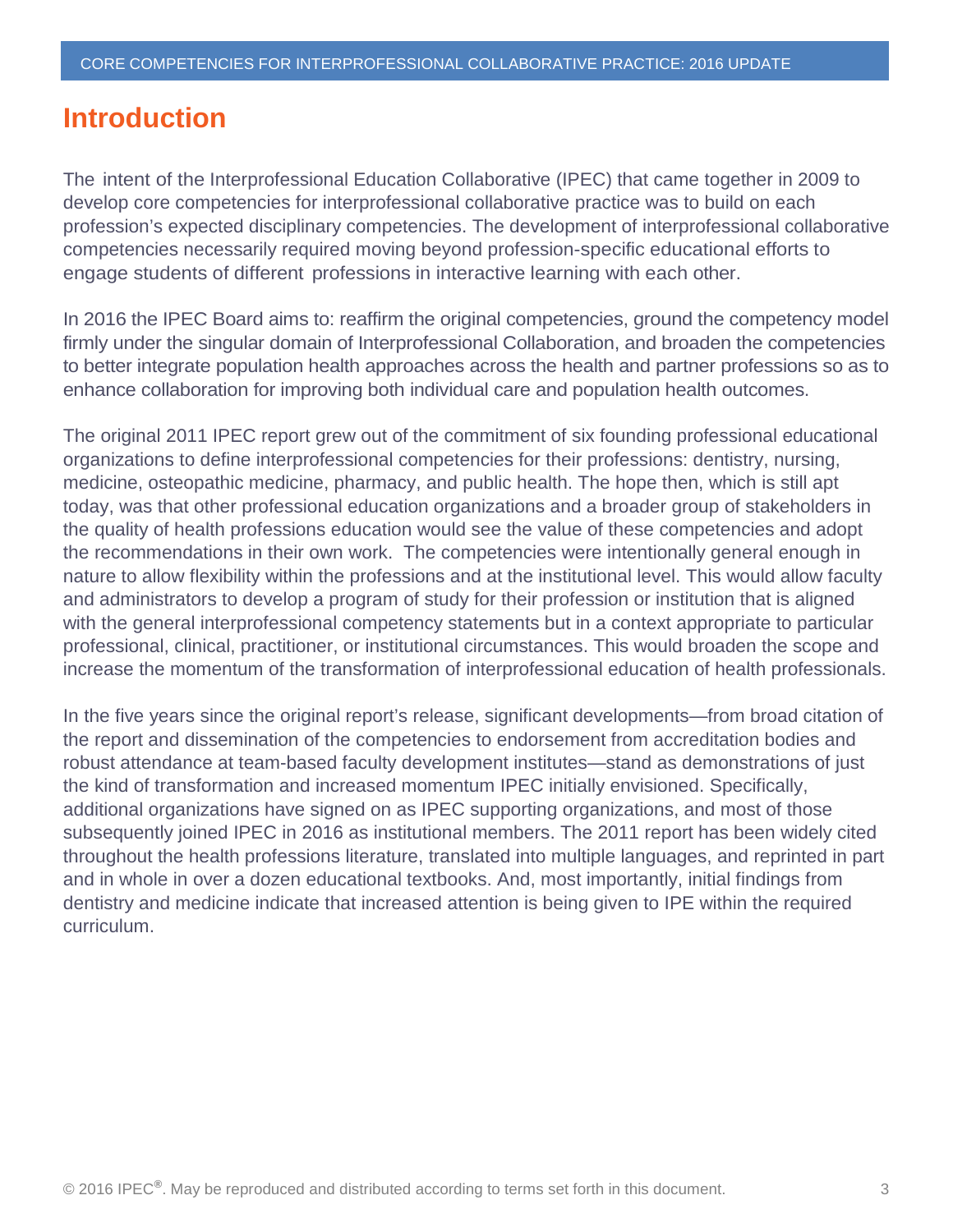#### CORE COMPETENCIES FOR INTERPROFESSIONAL COLLABORATIVE PRACTICE: 2016 UPDATE

Because of these developments, the IPEC Board carried out an update in 2016. This 2016 update, like the initial 2011 IPEC report, is inspired by the vision that interprofessional collaborative practice is key to the safe, high-quality, accessible, patient-centered care desired by all. It also reflects the changes that have occurred in the health system since the release of the original report, two of the most significant of which are the increased focus on the Triple Aim (improving the experience of care, improving the health of populations, and reducing the per capita cost of health care) and implementation of the Patient Protection and Affordable Care Act in 2010. In reviewing the competencies in light of the new environment, the IPEC Board recognized that population health approaches need to be strengthened in the model. This updated version integrates explicit population health outcomes alongside individual care competencies into an expanded competency model that is needed to achieve today's health system goals of improved health and health equity across the life span.

Achieving that vision requires the continuous development of interprofessional competency by health professions students and students in other professional fields as part of the learning process, so that they enter the workforce ready for collaborative practice that helps to ensure health. The new population health content is grounded in the Framing the Future's Population Health across All Professions' Expert Panel, which included representation from each IPEC Board member. That panel's 2015 report aims to prepare professionals in health and other fields (e.g., law, business, architecture, urban planning, teaching, and engineering, including dual-degree students) for professional activities that impact population health, and to work together across disciplines, organizations, and sectors on innovative strategies to improve population health.

Perhaps the most important outcome of this updated orientation in IPEC's expanded competency model towards population health is providing an enabling framework for clinical care providers, public health practitioners, and professionals from other fields to collaborate more effectively and creatively across disciplines to optimize health care and advance population health.

This update retains most of the original wording of the general competency statements and related sub-competencies, revised to integrate population health concepts, recognizing that these statements have been used in mapping curricula or as an organizing framework for efforts such as the IPE PORTAL resource collection, IPEC Faculty Development Institutes, and the American Association of Colleges of Pharmacy's (AACP's) Professions Quest.

<span id="page-6-0"></span>**And this treatment differs in that Interprofessional Collaboration is pushed forward as the**  *central domain* **under which the original four core general competencies and related subcompetencies are arrayed.** This approach is consistent with what Englander et al. found in their 2013 exhaustive review of health professions' competency frameworks. They explored the degree of existing overlap in domains of competence and specific competency expectations between the health professions and within medicine's specialties and subspecialties. Through mapping 153 different competency lists that covered nine health professions and medicine specialties, subspecialties, and related initiatives, **Interprofessional Collaboration** emerged as a viable general domain.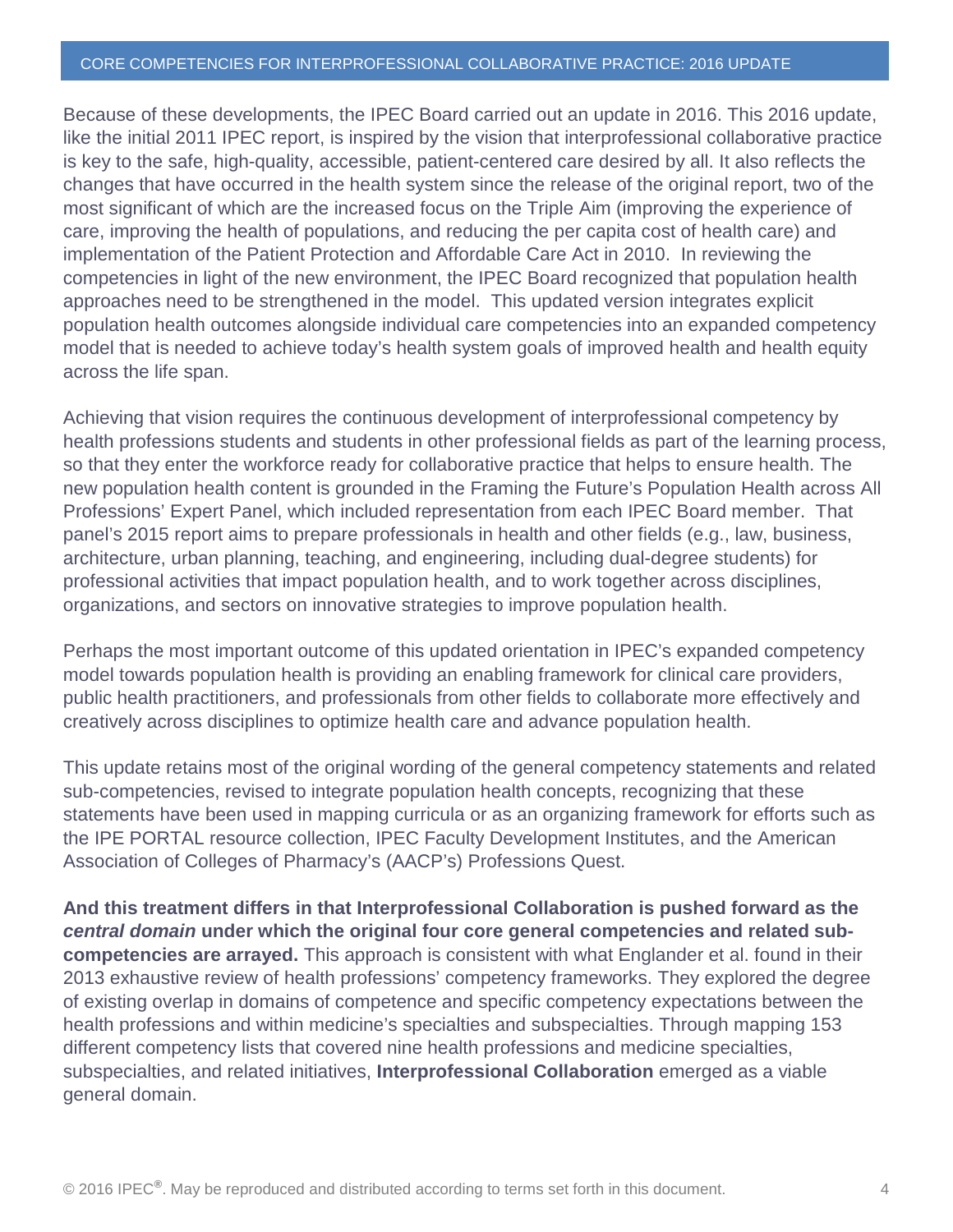## **Integration of the IPEC Core Competencies**

## <span id="page-7-0"></span>**Dissemination and Impact**

From the outset, the report has been well received and broadly cited. In addition to having been translated into Japanese and Spanish, it has also been used by the medical and dental health insurance industries for professional development. Notably, the report has been cited in the peerreviewed literature and other key publications well over 550 times. While many of these citations come from health science professions, it has also been picked up in the social sciences.

Increasingly, IPE learning experiences, once largely elective if offered at all, have begun to make substantive inroads into the required curriculum. A 2012 survey of dental education programs revealed that 34 percent of IPE offerings for dental students were required. In 2014, that profile dramatically shifted to 69 percent (Palatta et al 2015). In a similar vein, Barzansky and Etzel (2015) found the percentage of reporting medical schools with required IPE experiences rose from 76 percent to 92 percent between 2011 and 2014.

## <span id="page-7-1"></span>**Support from the Health Professions' Education Community**

Immediately after the 2011 report release, 12 organizations signed on as supporting organizations, and, significantly, in February 2016, IPEC officially expanded to include 9 institutional members:

- American Association of Colleges of Podiatric Medicine (AACPM)
- American Council of Academic Physical Therapy (ACAPT)
- American Occupational Therapy Association (AOTA)
- American Psychological Association (APA)
- Association of American Veterinary Medical Colleges (AAVMC)
- Association of Schools and Colleges of Optometry (ASCO)
- Association of Schools of Allied Health Professions (ASAHP)
- Council on Social Work Education (CSWE)
- Physician Assistant Education Association (PAEA)

<span id="page-7-2"></span>The 2011 supporting organizations follow:

- Academic Consortium for Complementary & Alternative Health Care (ACCAHC)
- American Association of Colleges of Podiatric Medicine (AACPM)
- American Council of Academic Physical Therapy (ACAPT)
- American Physical Therapy Association (APTA)
- American Podiatric Medical Association (APMA)
- American Psychological Association (APA)
- American Speech-Language-Hearing Association (ASHA)
- Association of Schools and Colleges of Optometry (ASCO)
- Association of Schools of Allied Health Professions (ASAHP)
- Council on Social Work Education (CSWE)
- Physician Assistant Education Association (PAEA)
- Society of Simulation in Healthcare (SSH)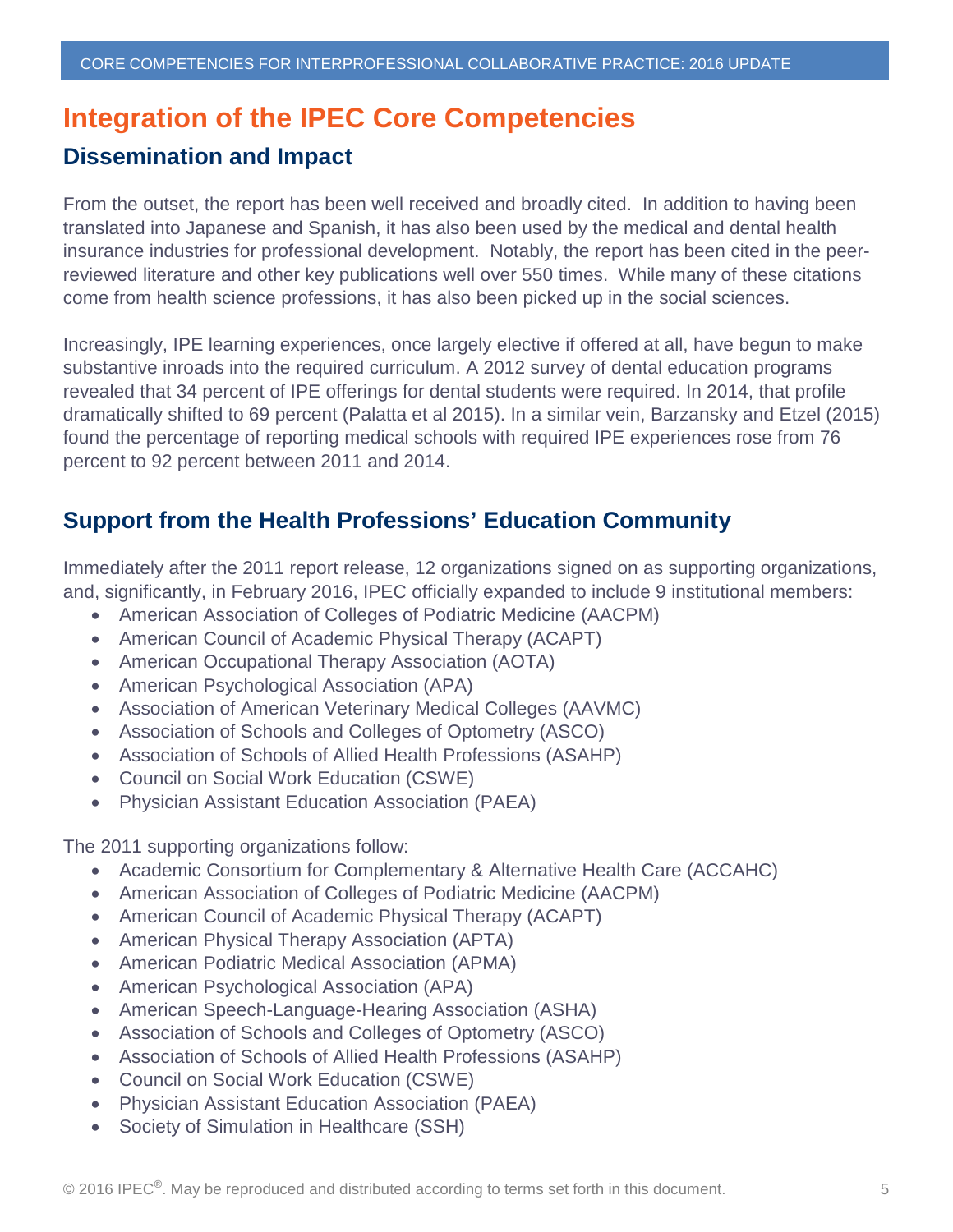### **Interprofessional Education Reflected in Accreditation**

"After reviewing each participating agency's accreditation standards regarding IPE, HPAC members agreed that the definition of IPE and competencies for health profession students identified in the 2011 Interprofessional Education Collaborative (IPEC) report are fundamental to educational programs in the health professions accredited by the HPAC members."

HPAC Press Release, December 2014

In late 2014, the independent accreditation bodies from the six IPEC-sponsoring associations formed the Health Professions Accreditors Collaborative (HPAC) to establish a standing relationship that enables stakeholders to readily communicate and engage activities in support of interprofessional education, with the shared goal of preparing graduates for meaningful collaborative practice. Though the initial composition of HPAC includes the founding IPEC professions' accreditors, HPAC anticipates the need for expanding to other professions' accreditation entities in order to develop meaningful collective activities.

Current members of the Health Professions Accreditors Collaborative (HPAC) include:

- Accreditation Council for Pharmacy Education (ACPE) [www.acpe-accredit.org](http://www.acpe-accredit.org/)
- Commission on Collegiate Nursing Education (CCNE) [www.aacn.nche.edu/ccne-accreditation](http://www.aacn.nche.edu/ccne-accreditation)
- Commission on Dental Accreditation (CODA) [www.ada.org/en/coda](http://www.ada.org/en/coda)
- Commission on Osteopathic College Accreditation (COCA) [www.osteopathic.org](http://www.osteopathic.org/)
- Council on Education for Public Health (CEPH) [www.ceph.org](http://www.ceph.org/)
- Liaison Committee for Medical Education (LCME) [www.lcme.org](http://www.lcme.org/)

### **IPEC Faculty Development Institutes**

The IPEC core competencies framework has served as a cornerstone for 10 IPEC Faculty Development Institutes hosted since May 2012. The Faculty Development Institutes are designed to bring together multi-profession teams for the express purpose of creating an institutionally based project to advance IPE. Since May 2012, the Institutes have hosted 339 teams and 1,457 participants coming from 185 cities in 48 states, Washington, DC, and Puerto Rico. (New Hampshire and Montana are the only states without representation in an Institute cohort.) The Institutes have also hosted international teams from Lebanon, Canada, and South Africa.

While the majority of the Institutes have focused on IPE 101, three have been dedicated to quality improvement and patient safety in IPE and one on population health IPE.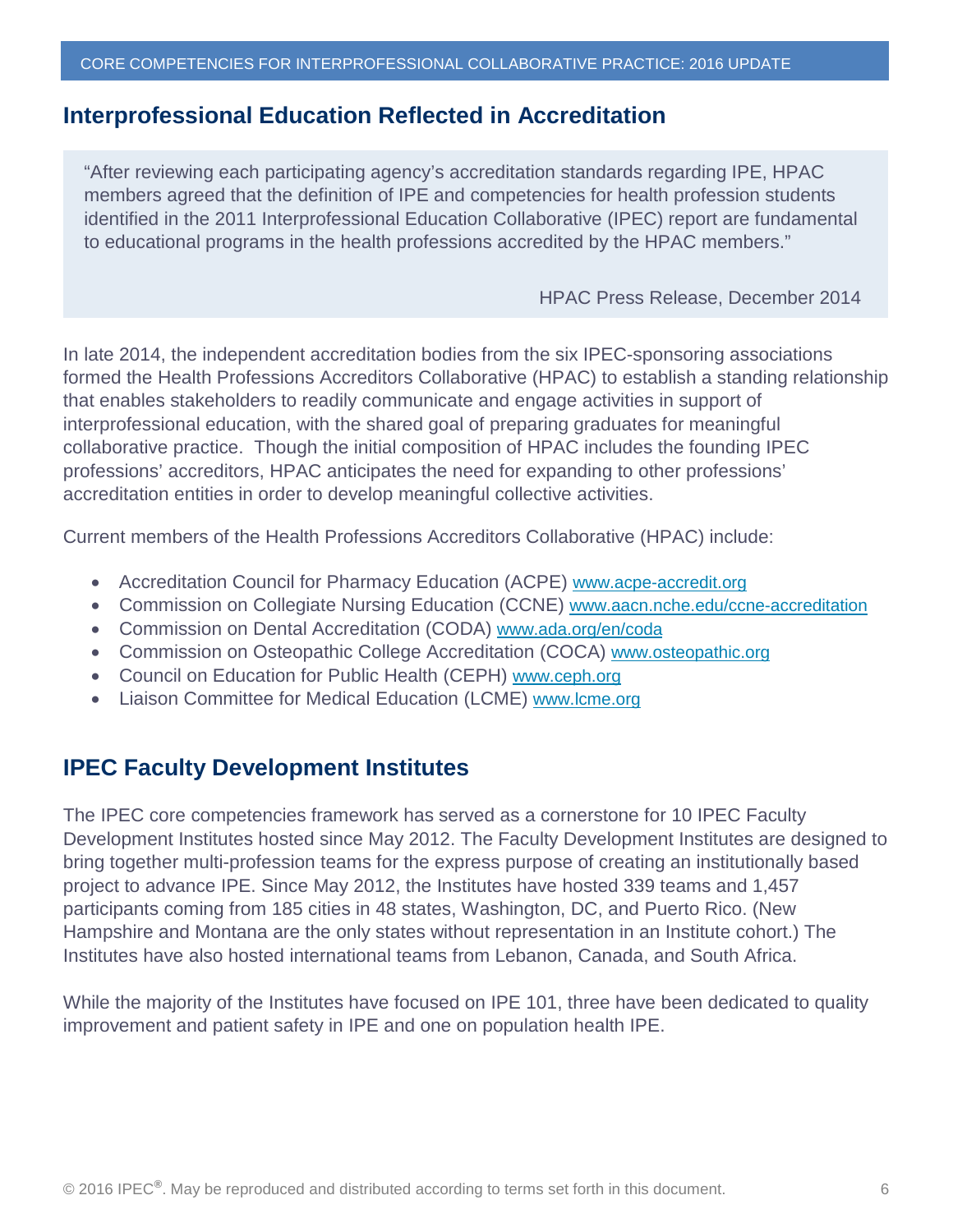<span id="page-9-0"></span>In addition to the initial 6 IPEC professions, more than 60 other professions have participated on Institute teams, including:

- **Allied Health**
- Architecture
- Athletic Training, Sports Studies, and Exercise Science
- Basic Science, Genetics, Microbiology
- Behavioral and Community Health
- Chiropractic Care
- Communication Science and Disorders
- Curriculum Evaluation and Education Research
- Dental Hygiene
- Education Administration and Leadership
- Global Health
- Health and Environmental Sciences
- Health Services Administration and Research
- Law
- **Library Science**
- Nurse Anesthesia
- Nursing and Law
- Nutrition and Dietetics
- Occupational Therapy
- Optometry
- Palliative Care
- Physical Therapy
- Physician Assistant
- Psychology
- Radiologic Sciences
- Rehabilitation Services
- Respiratory Therapy
- Social Work
- Speech-Language Pathology
- Veterinary Medicine

### <span id="page-9-1"></span>**IPEC PORTAL Collection**

To create a readily available source of free, high-quality teaching materials, the Josiah Macy Jr., Foundation awarded development funding for IPE modules that had been implemented by at least three health professions and could be used as stand-alone instructional sources or integrated into broader IPE activities. Hosted on the AAMC's MedEdPORTAL® platform, the IPE PORTAL collection launched in December 2012 with 28 fully developed modules directly linked to the Interprofessional Collaboration Competencies promulgated by the 2011 IPEC report.

The IPE PORTAL collection is based on MedEdPORTAL's peer-review model. By design it facilitates efforts to coordinate authentic educational experiences across disciplinary boundaries in supplying credible educational resources that are validated by content experts for use with learners from multiple health professions. Access to these educational materials can be especially useful for regional campuses that may not have other disciplines on the same campus.

Modules range from case-based resources, evaluation tools, and multimedia resources to presentations, lab guides, references, and tutorials. Primary topic listings include communication skills, curriculum development or evaluation, health education, and evaluation of clinical performance. Additional topics cover ambulatory education, assessment; cognition, human learning, and problem solving, counseling, evidence-based medicine, health care quality improvement, health care systems, patient safety and medical errors, physician-patient relationship, professionalism, teaching skills, and veterans' health and wellness.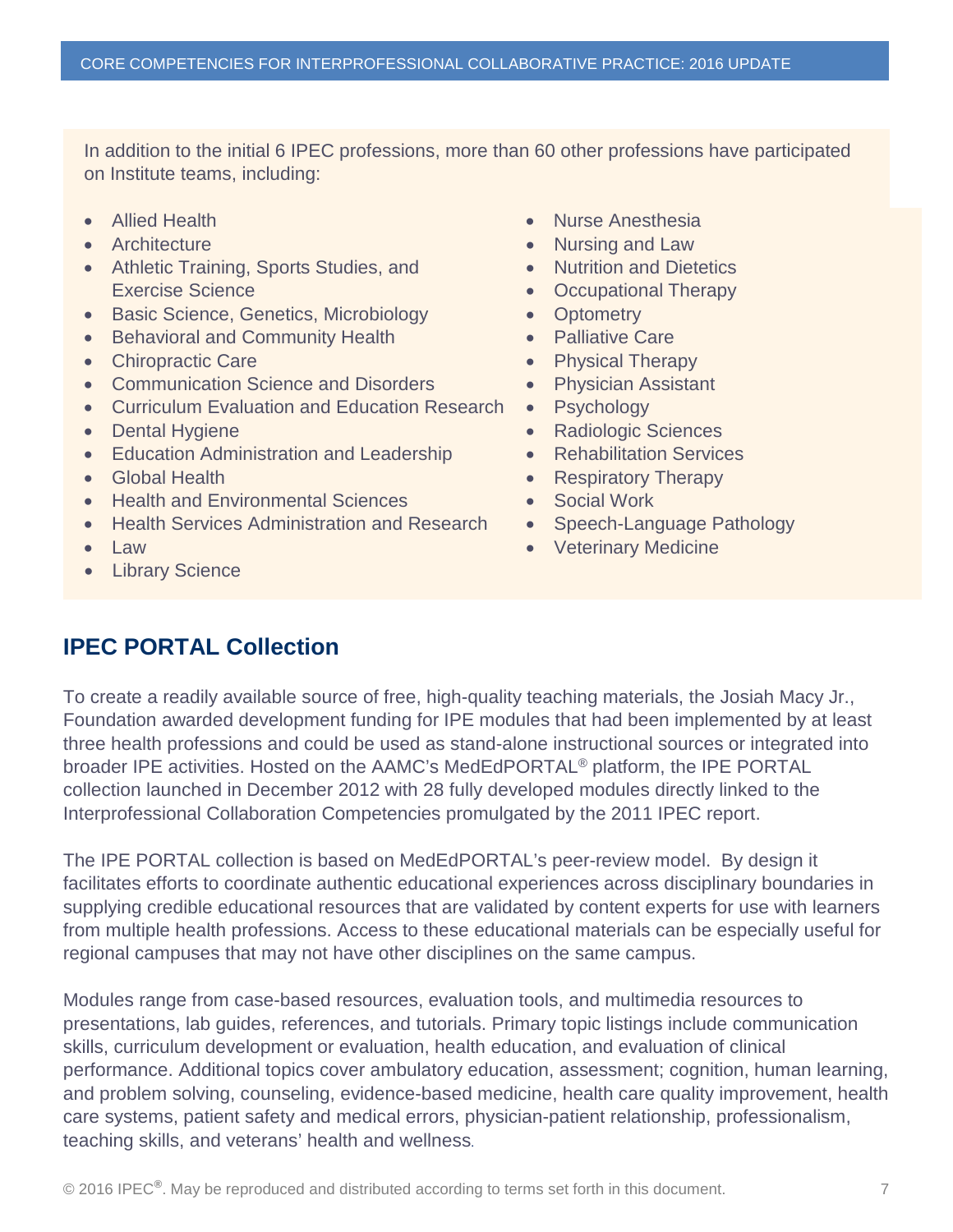## <span id="page-10-0"></span>**Competency-Based Interprofessional Education: Definitional Framework**

#### **Operational Definitions**

#### **Interprofessional education:**

"When students from two or more professions learn about, from and with each other to enable effective collaboration and improve health outcomes." (WHO 2010)

#### **Interprofessional collaborative practice:**

"When multiple health workers from different professional backgrounds work together with patients, families, [careers], and communities to deliver the highest quality of care." (WHO 2010)

#### **Interprofessional teamwork:**

The levels of cooperation, coordination and collaboration characterizing the relationships between professions in delivering patient-centered care.

#### **Interprofessional team-based care:**

Care delivered by intentionally created, usually relatively small work groups in health care who are recognized by others as well as by themselves as having a collective identity and shared responsibility for a patient or group of patients (e.g., rapid response team, palliative care team, primary care team, and operating room team).

#### **Professional competencies in health care:**

Integrated enactment of knowledge, skills, values, and attitudes that define the areas of work of a particular health profession applied in specific care contexts.

#### **Interprofessional competencies in health care:**

Integrated enactment of knowledge, skills, values, and attitudes that define working together across the professions, with other health care workers, and with patients, along with families and communities, as appropriate to improve health outcomes in specific care contexts.

The 2011 charge to the expert panel was to identify individual-level interprofessional competencies for future health professionals in training that are specifically relevant to the pre-licensure/pre-credentialed student. The expert panel also identified eight reasons why it is important to agree on a set of core competencies across the professions, which still hold true today. They are needed to:

- 1. Create a coordinated effort across the health professions to embed essential content in all health professions education curricula.
- 2. Guide professional and institutional curricular development of learning approaches and assessment strategies to achieve productive outcomes.
- 3. Provide the foundation for a learning continuum in interprofessional competency development across the professions and the lifelong learning trajectory.
- 4. Acknowledge that evaluation and research work will strengthen the scholarship in this area.
- 5. Prompt dialogue to evaluate the "fit" between educationally identified core competencies for interprofessional collaborative practice and practice needs/demands.
- 6. Find opportunities to integrate essential interprofessional education content consistent with current accreditation expectations for each health professions education program.
- 7. Offer information to accreditors of educational programs across the health professions that they can use to set common accreditation standards for interprofessional education and to know where to look in institutional settings for examples of implementation of those standards.
- 8. Inform professional licensing and credentialing bodies in defining potential testing content for interprofessional collaborative practice.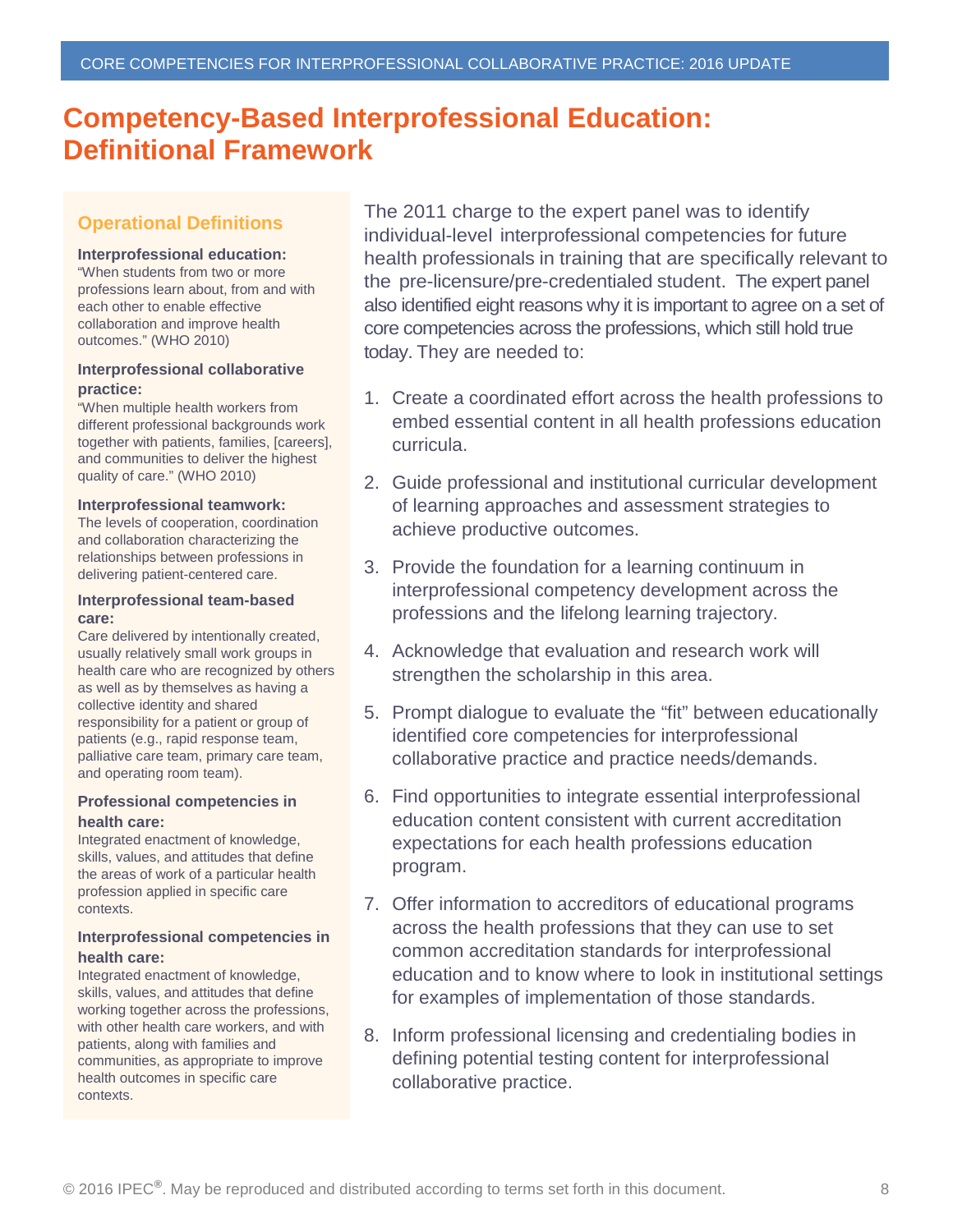### <span id="page-11-0"></span>**Interprofessional Collaboration Domain**

Recognizing that educators and IPE development teams have used the 2011 competencies extensively for curriculum design and mapping, the original structure is retained in this 2016 update. The two changes are to present **Interprofessional Collaboration** as a domain in and of itself and to better integrate population health competencies. The first change flows from the work of Englander et al (2013). Instead of depicting four domains within interprofessional collaborative practice (values/ethics, roles/responsibilities, interprofessional communication, teams and teamwork), the four topical areas fall under the single domain of interprofessional collaboration in which four core competencies and related sub-competencies now reside. The second change responds to shifts in the health system since the 2011 report was released, most prominently the increased focus on the Triple Aim and implementation of the Patient Protection and Affordable Care Act in 2010.

### **Interprofessional Collaboration Competency Domain**



#### The Learning Continuum pre-licensure through practice trajectory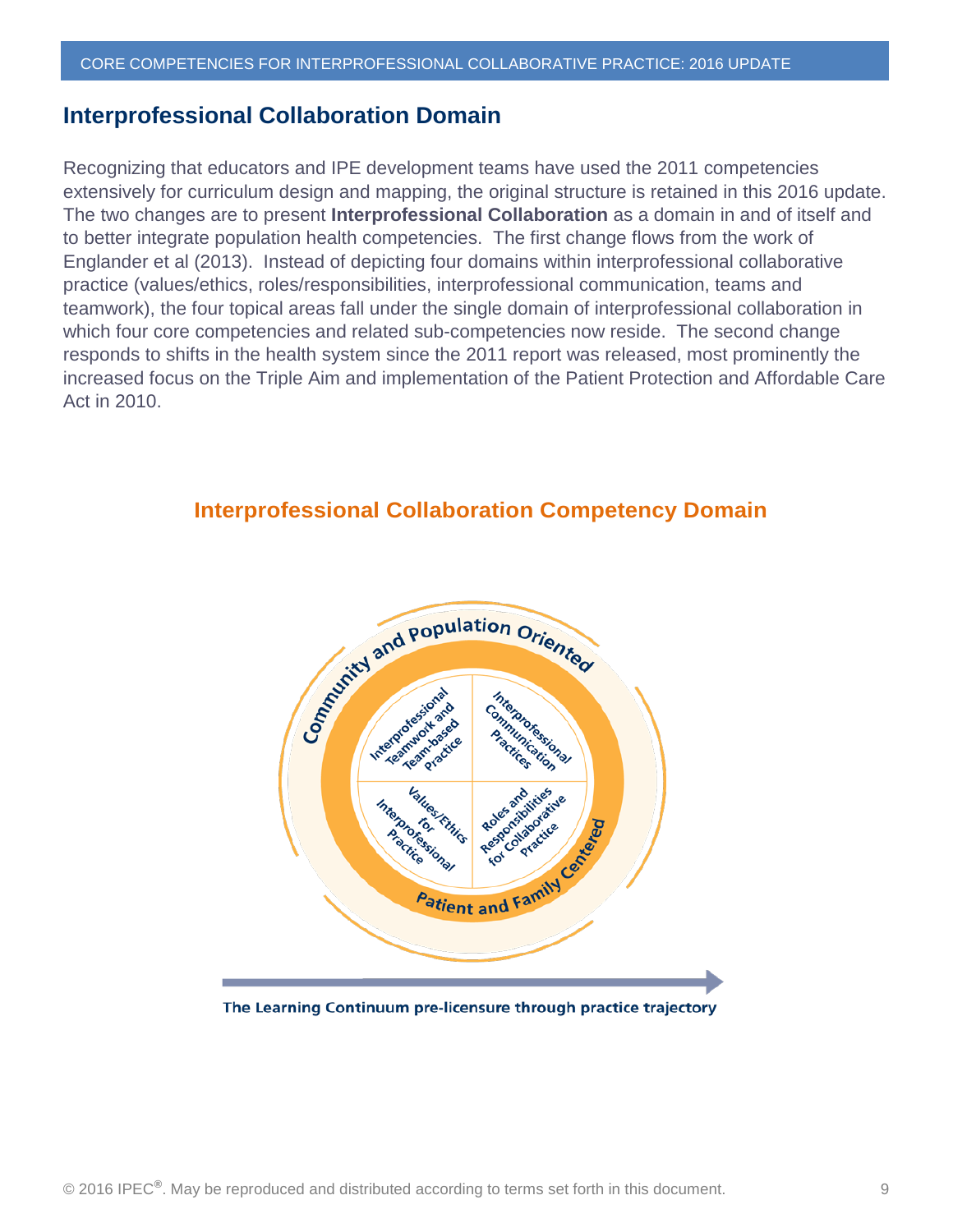### <span id="page-12-0"></span>**Four Core Competencies**

The core competencies and sub-competencies feature the following desired principles: patient and family centered (hereafter termed "patient centered"); community and population oriented; relationship focused; process oriented; linked to learning activities, educational strategies, and behavioral assessments that are developmentally appropriate for the learner; able to be integrated across the learning continuum; sensitive to the systems context and applicable across practice settings; applicable across professions; stated in language common and meaningful across the professions; and outcome driven.

NOTE: The 2016 updates to the competencies and sub-competencies appear in **bold.**

### **Competency 1**

Work with individuals of other professions to maintain a climate of mutual respect and shared values. (Values/Ethics for Interprofessional Practice)

#### **Competency 2**

Use the knowledge of one's own role and those of other professions to appropriately assess and address the health care needs **of patients** and **to promote and advance the health of populations.** (Roles/Responsibilities)

### **Competency 3**

Communicate with patients, families, communities, **and professionals in health and other fields** in a responsive and responsible manner that supports a team approach to the **promotion and** maintenance of health and the **prevention and** treatment of disease. (Interprofessional Communication)

#### **Competency 4**

<span id="page-12-1"></span>Apply relationship-building values and the principles of team dynamics to perform effectively in different team roles to **plan, deliver, and evaluate** patient/populationcentered care **and population health programs and policies** that **are** safe, timely, efficient, effective, and equitable. (Teams and Teamwork)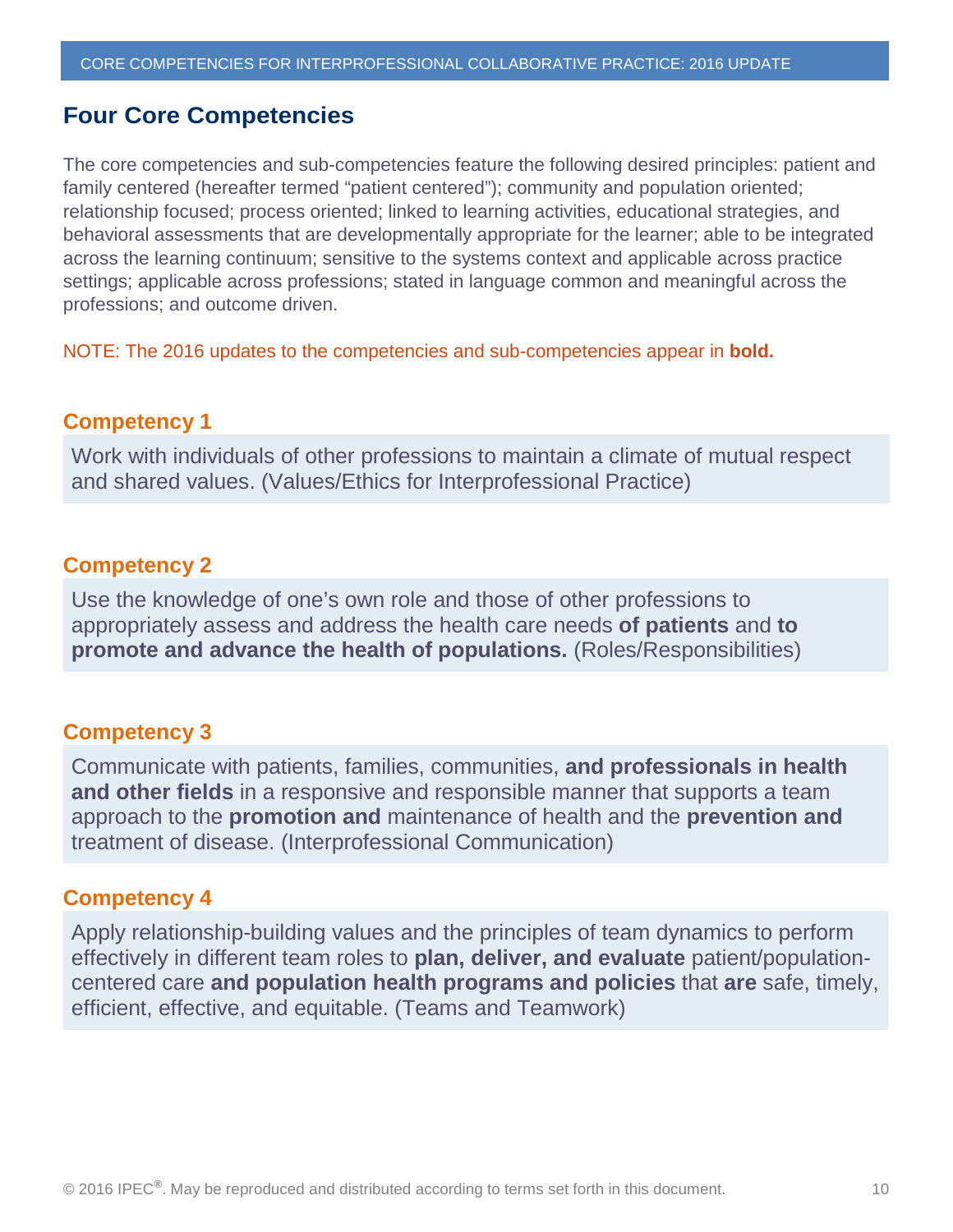## **IPEC Core Competencies for Interprofessional Collaborative Practice**

Work with individuals of other professions to maintain a climate of mutual respect and shared values. (Values/Ethics for Interprofessional Practice)

#### **Values/Ethics Sub-competencies:**

| VE1.              | Place interests of patients and populations at center of interprofessional health care<br>delivery and population health programs and policies, with the goal of promoting<br>health and health equity across the life span. |
|-------------------|------------------------------------------------------------------------------------------------------------------------------------------------------------------------------------------------------------------------------|
| VE2.              | Respect the dignity and privacy of patients while maintaining confidentiality in the<br>delivery of team-based care.                                                                                                         |
| VE <sub>3</sub> . | Embrace the cultural diversity and individual differences that characterize patients,<br>populations, and the health team.                                                                                                   |
| VE4               | Respect the unique cultures, values, roles/responsibilities, and expertise of other<br>health professions and the impact these factors can have on health outcomes.                                                          |
| VE <sub>5</sub>   | Work in cooperation with those who receive care, those who provide care, and others<br>who contribute to or support the delivery of prevention and health services and<br>programs.                                          |
| VE <sub>6</sub>   | Develop a trusting relationship with patients, families, and other team members (CIHC,<br>$2010$ ).                                                                                                                          |
| <b>VE7.</b>       | Demonstrate high standards of ethical conduct and quality of care in contributions to<br>team-based care.                                                                                                                    |
| VE <sub>8</sub>   | Manage ethical dilemmas specific to interprofessional patient/ population centered<br>care situations.                                                                                                                       |
| <b>VE9.</b>       | Act with honesty and integrity in relationships with patients, families, communities,<br>and other team members.                                                                                                             |
| <b>VE10.</b>      | Maintain competence in one's own profession appropriate to scope of practice.                                                                                                                                                |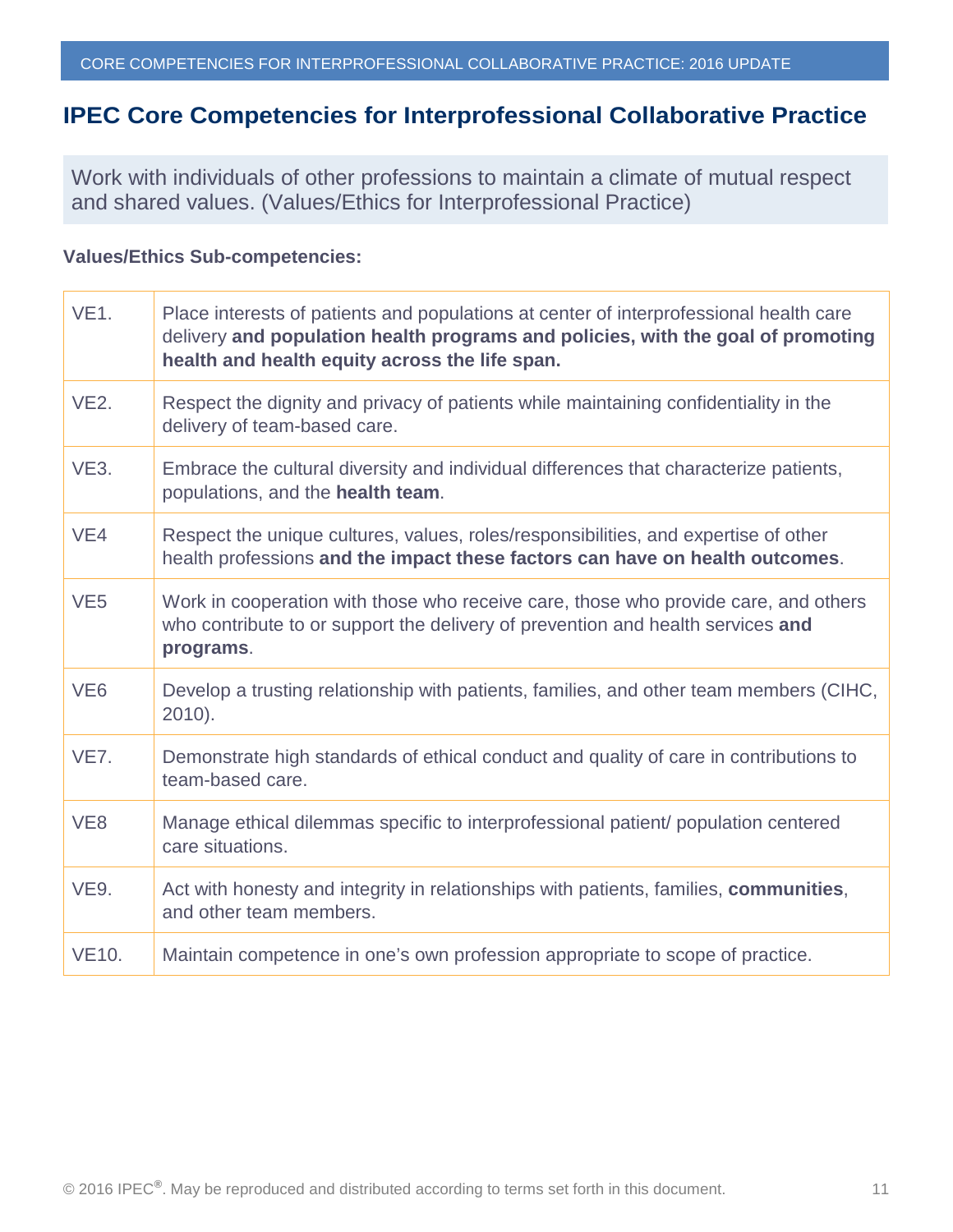Use the knowledge of one's own role and those of other professions to appropriately assess and address the health care needs **of patients** and **to promote and advance the health of populations.** (Roles/Responsibilities)

#### **Roles/Responsibilities Sub-competencies:**

| RR <sub>1</sub> . | Communicate one's roles and responsibilities clearly to patients, families, community<br>members, and other professionals.                                                                                           |
|-------------------|----------------------------------------------------------------------------------------------------------------------------------------------------------------------------------------------------------------------|
| <b>RR2.</b>       | Recognize one's limitations in skills, knowledge, and abilities.                                                                                                                                                     |
| <b>RR3.</b>       | Engage diverse professionals who complement one's own professional expertise, as<br>well as associated resources, to develop strategies to meet specific health and<br>healthcare needs of patients and populations. |
| RR4.              | Explain the roles and responsibilities of other providers and how the team works<br>together to provide care, promote health, and prevent disease.                                                                   |
| <b>RR5.</b>       | Use the full scope of knowledge, skills, and abilities of professionals from health and<br>other fields to provide care that is safe, timely, efficient, effective, and equitable.                                   |
| RR <sub>6</sub> . | Communicate with team members to clarify each member's responsibility in executing<br>components of a treatment plan or public health intervention.                                                                  |
| RR7.              | Forge interdependent relationships with other professions within and outside of the<br>health system to improve care and advance learning.                                                                           |
| RR8.              | Engage in continuous professional and interprofessional development to enhance<br>team performance and collaboration.                                                                                                |
| <b>RR9.</b>       | Use unique and complementary abilities of all members of the team to optimize health<br>and patient care.                                                                                                            |
| <b>RR10.</b>      | Describe how professionals in health and other fields can collaborate and<br>integrate clinical care and public health interventions to optimize population<br>health.                                               |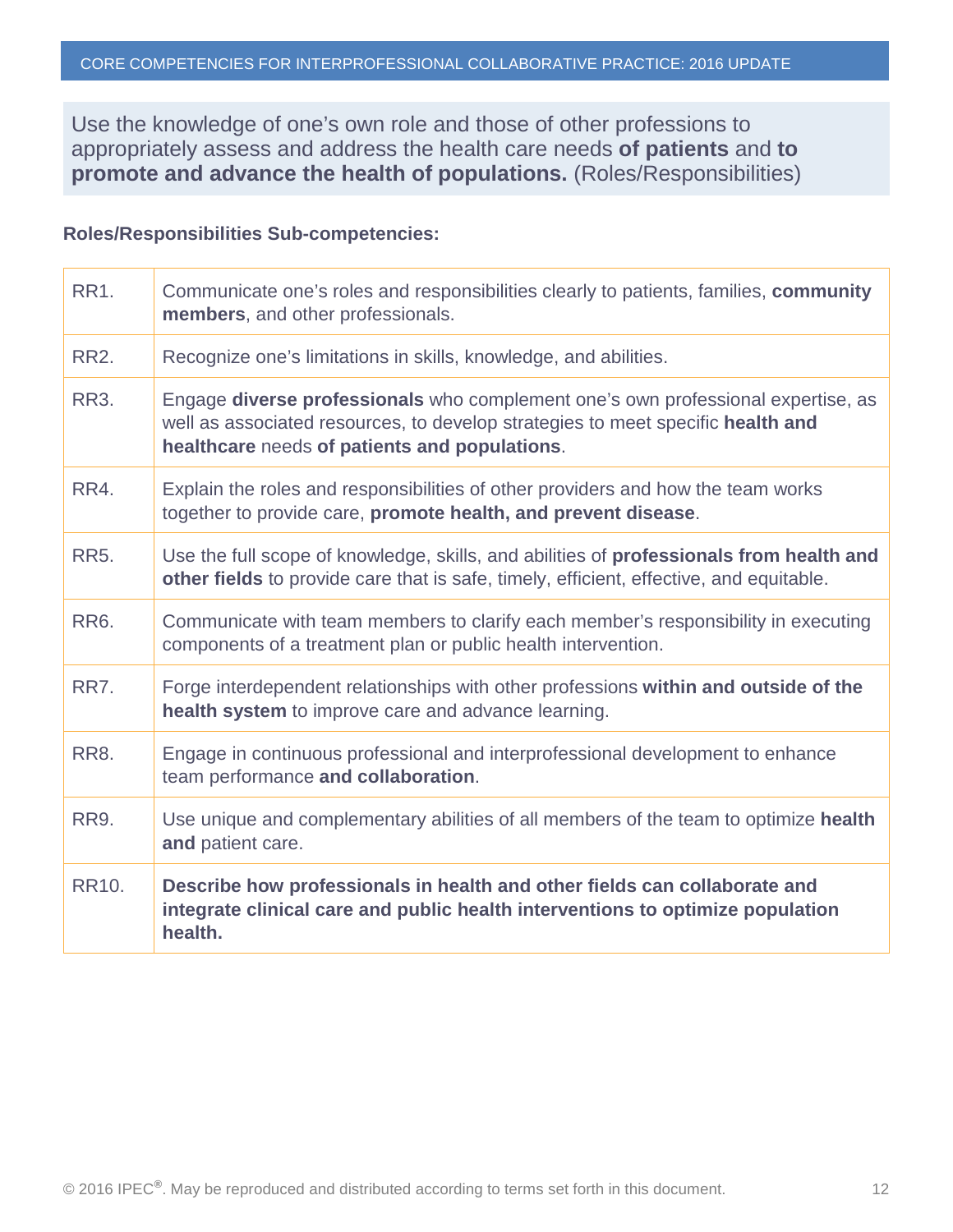Communicate with patients, families, communities, **and professionals in health and other fields** in a responsive and responsible manner that supports a team approach to the **promotion and** maintenance of health and the **prevention and** treatment of disease. (Interprofessional Communication)

#### **Interprofessional Communication Sub-competencies:**

| CC1.              | Choose effective communication tools and techniques, including information systems<br>and communication technologies, to facilitate discussions and interactions that<br>enhance team function.                                                                                                |
|-------------------|------------------------------------------------------------------------------------------------------------------------------------------------------------------------------------------------------------------------------------------------------------------------------------------------|
| CC <sub>2</sub> . | <b>Communicate</b> information with patients, families, community members, and health<br>team members in a form that is understandable, avoiding discipline-specific<br>terminology when possible.                                                                                             |
| CC <sub>3</sub> . | Express one's knowledge and opinions to team members involved in patient care and<br>population health improvement with confidence, clarity, and respect, working to<br>ensure common understanding of information, treatment, care decisions, and<br>population health programs and policies. |
| CC4.              | Listen actively, and encourage ideas and opinions of other team members.                                                                                                                                                                                                                       |
| CC <sub>5</sub> . | Give timely, sensitive, instructive feedback to others about their performance on the<br>team, responding respectfully as a team member to feedback from others.                                                                                                                               |
| CC <sub>6</sub> . | Use respectful language appropriate for a given difficult situation, crucial conversation,<br>or conflict.                                                                                                                                                                                     |
| CC7.              | Recognize how one's uniqueness (experience level, expertise, culture, power, and<br>hierarchy within the health team) contributes to effective communication, conflict<br>resolution, and positive interprofessional working relationships (University of Toronto,<br>2008).                   |
| CC8.              | Communicate the importance of teamwork in patient-centered care and population<br>health programs and policies.                                                                                                                                                                                |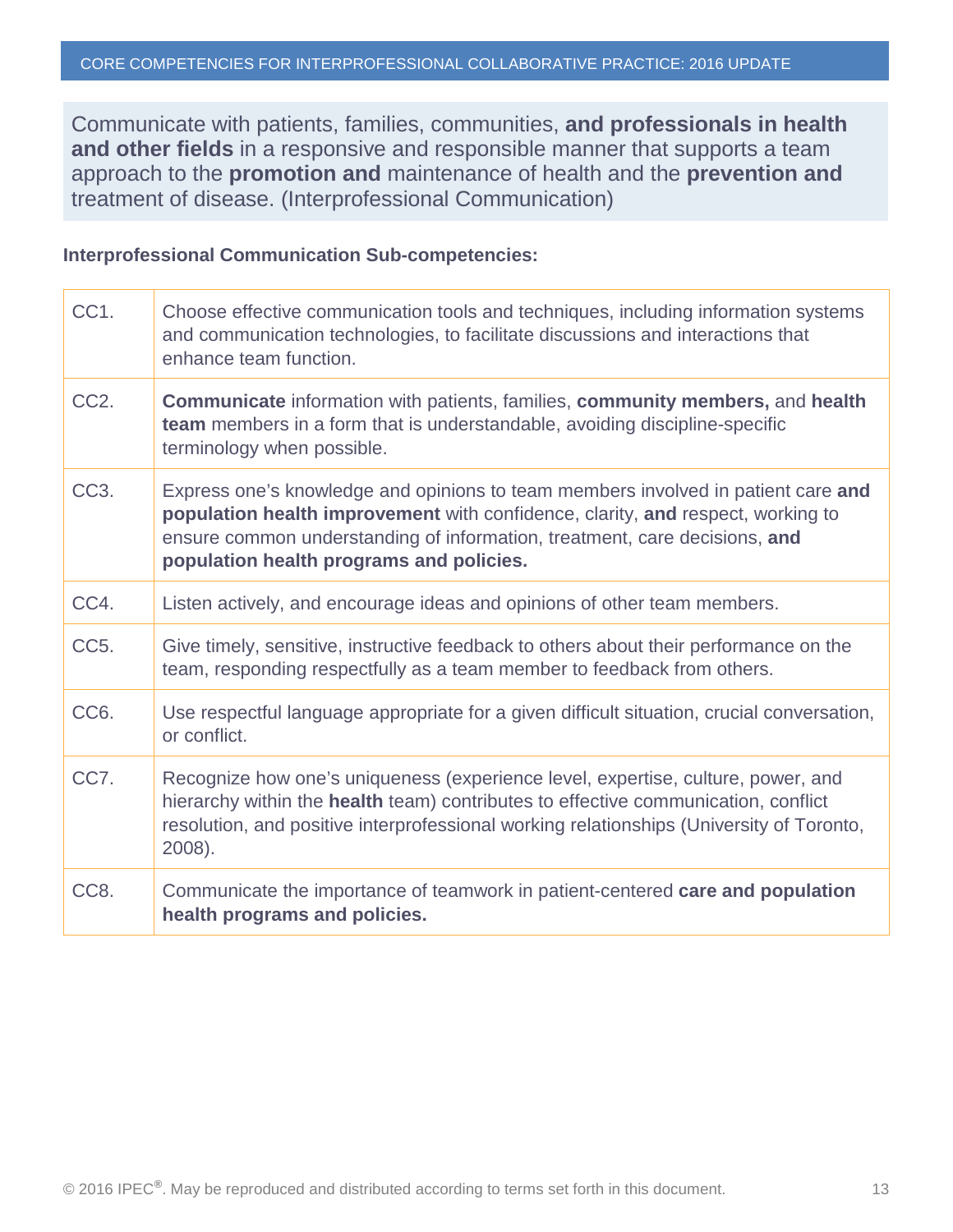Apply relationship-building values and the principles of team dynamics to perform effectively in different team roles to **plan, deliver, and evaluate** patient/populationcentered care **and population health programs and policies** that **are** safe, timely, efficient, effective, and equitable. (Teams and Teamwork)

#### **Team and Teamwork Sub-competencies:**

| TT1.              | Describe the process of team development and the roles and practices of effective<br>teams.                                                                                                                     |
|-------------------|-----------------------------------------------------------------------------------------------------------------------------------------------------------------------------------------------------------------|
| TT <sub>2</sub>   | Develop consensus on the ethical principles to guide all aspects of team work.                                                                                                                                  |
| TT3.              | Engage health and other professionals in shared patient-centered and population-<br>focused problem-solving.                                                                                                    |
| TT4.              | Integrate the knowledge and experience of health and other professions to inform<br>health and care decisions, while respecting patient and community values and<br>priorities/preferences for care.            |
| TT <sub>5</sub> . | Apply leadership practices that support collaborative practice and team effectiveness.                                                                                                                          |
| TT <sub>6</sub> . | Engage self and others to constructively manage disagreements about values, roles,<br>goals, and actions that arise among health and other professionals and with patients,<br>families, and community members. |
| TT7.              | Share accountability with other professions, patients, and communities for outcomes<br>relevant to prevention and health care.                                                                                  |
| TT8.              | Reflect on individual and team performance for individual, as well as team,<br>performance improvement.                                                                                                         |
| TT9.              | Use process improvement to increase effectiveness of interprofessional teamwork and<br>team-based services, programs, and policies.                                                                             |
| TT10.             | Use available evidence to inform effective teamwork and team-based practices.                                                                                                                                   |
| TT11.             | Perform effectively on teams and in different team roles in a variety of settings.                                                                                                                              |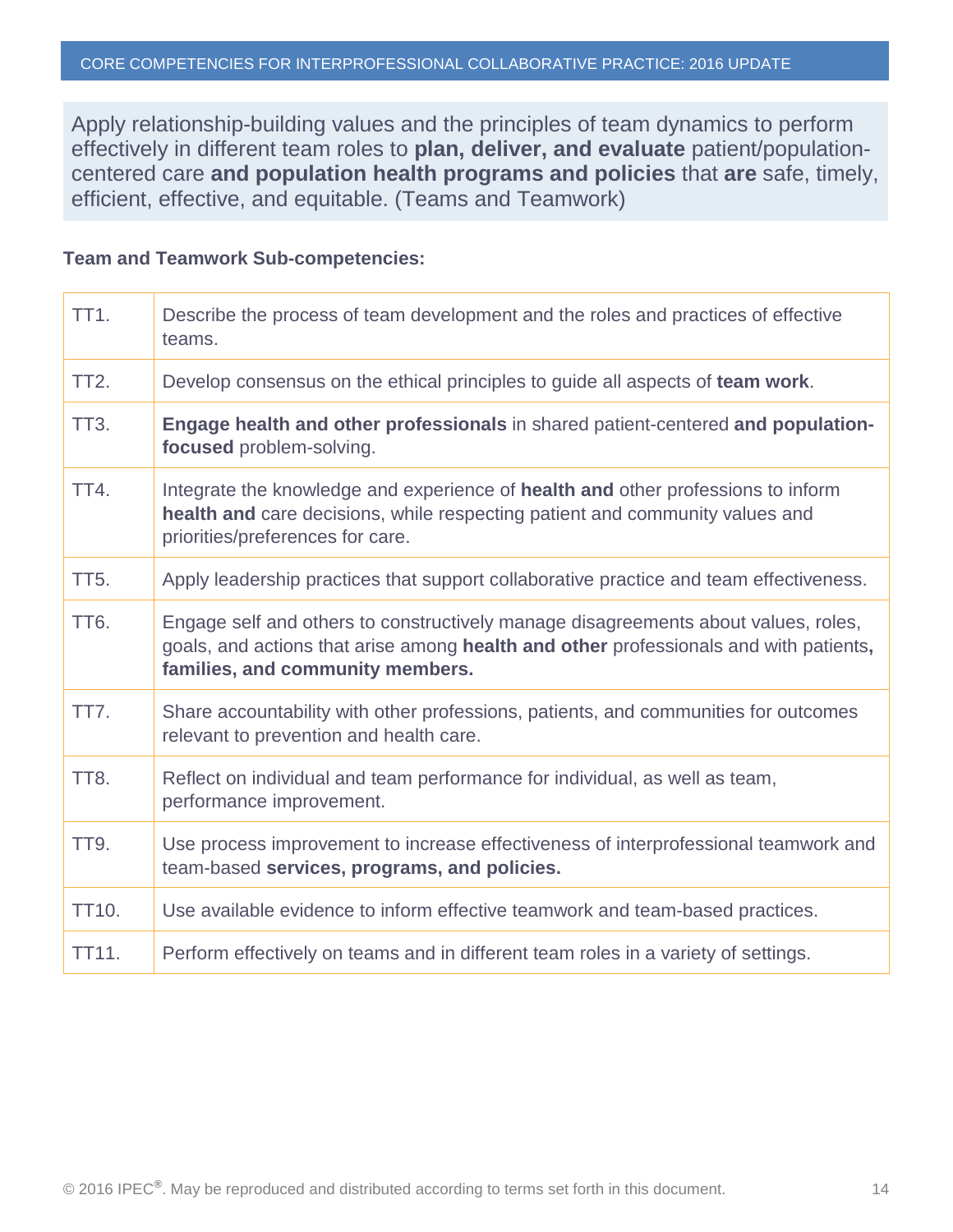## <span id="page-17-0"></span>**Resources**

Association of Schools and Programs of Public Health (ASPPH). 2015. *Population Health across All Professions Expert Panel Report.* Washington, DC: ASPPH. <http://www.aspph.org/app/uploads/2015/02/PHaAP.pdf>

Barzansky,B. and Etzel, S. Medical Schools in the United States, 2014-2015. JAMA. 2015; 314(22): 2426-2435.

Canadian Interprofessional Health Collaborative. 2010. A national interprofessional competency framework. www.cihc.ca/resources/publications

Englander R, Cameron T, Ballard AJ, Dodge J, Bull J, Aschenbrener CA. Toward a common taxonomy of competency domains for the health professions and competencies for physicians. Academic Medicine. 2013; 88: 1088–1094.

Interprofessional Education Collaborative Expert Panel. 2011. *Core Competencies for Interprofessional Collaborative Practice: Report of an Expert Panel.* Washington, DC: IPEC.

Interprofessional Professionalism Collaborators. 2016. *Interprofessional Professionalism Behaviors*. Alexandria, VA: Interprofessional Professionalism Collaborative. <http://www.interprofessionalprofessionalism.org/>

Institute of Medicine (IOM). 2013. *Interprofessional Education for Collaboration: Learning How to Improve Health from Interprofessional Models Across the Continuum of Education to Practice: Workshop Summary.* Washington, DC: The National Academies Press.

Institute of Medicine (IOM). 2014. *Establishing Transdisciplinary Professionalism for Improving Health Outcomes: Workshop Summary.* Washington, DC: The National Academies Press.

Institute of Medicine (IOM). 2015. *Measuring the Impact of Interprofessional Education on Collaborative Practice and Patient Outcomes.* Washington, DC: The National Academies Press.

Palatta A, Cook B, Anderson E, Valachovic R. 20 years beyond the crossroads: the path to interprofessional education at U.S. Dental schools. Journal of Dental Education. 2015; 79(8):982- 996.

University of Toronto. 2008. *Advancing the interprofessional education curriculum*. Toronto, Canada: University of Toronto.

World Health Organization (WHO). 2010. Framework for action on interprofessional education & [collaborative practice.](http://whqlibdoc.who.int/hq/2010/WHO_HRH_HPN_10.3_eng.pdf) Geneva, Switzerland: WHO.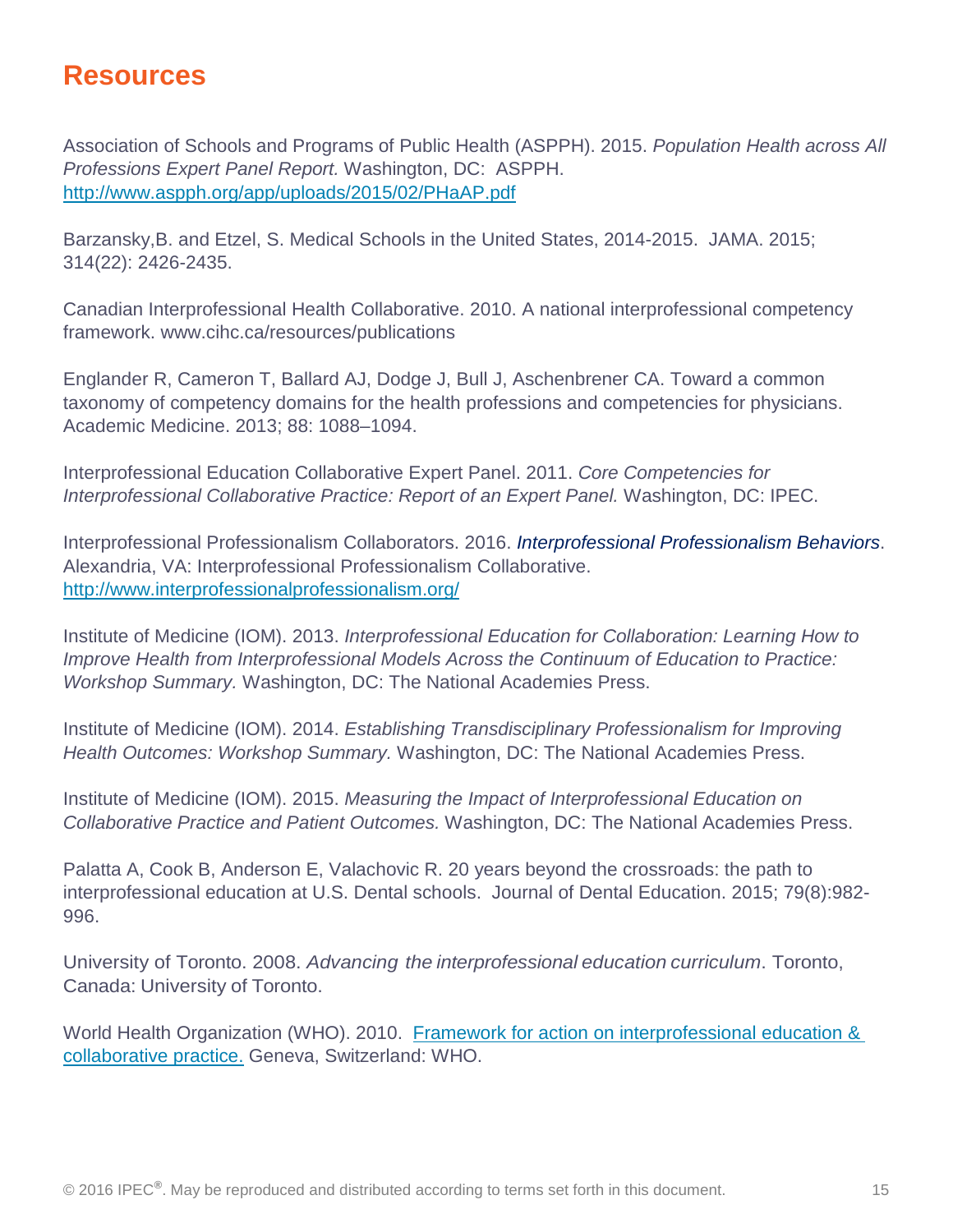## <span id="page-18-0"></span>**Appendix**

#### **FOR IMMEDIATE RELEASE**  Contact: Dr. Sherin Tooks **CODA** [tookss@ada.org](mailto:tookss@ada.org) December 15, 2014

## <span id="page-18-1"></span>**Press Release: Formation of the Health Professions Accreditors Collaborative (HPAC), 2014**

#### **New Health Professions Accreditors Collaborative Forms to Stimulate Interprofessional Engagement**

Chicago, IL, Washington, DC and Silver Spring, MD – In an effort to strengthen ties across the health professions and better serve the public good, several of the nation's leading accrediting agencies are pleased to announce the formation of Health Professions Accreditors Collaborative (HPAC). Members of HPAC include the:

- Accreditation Council for Pharmacy Education (ACPE)
- Commission on Collegiate Nursing Education (CCNE)
- Commission on Dental Accreditation (CODA)
- Commission on Osteopathic College Accreditation (COCA)
- Council on Education for Public Health (CEPH)
- Liaison Committee for Medical Education (LCME)

HPAC members are committed to discussing important developments in interprofessional education (IPE) and exploring opportunities to engage in collaborative projects. It is anticipated that as HPAC evolves and develops activities, additional members from other health care accreditation organizations would join. HPAC will communicate with stakeholders around issues in IPE with the common goal to better prepare students to engage in interprofessional collaborative practice. After reviewing each participating agency's accreditation standards regarding IPE, HPAC members agreed that the definition of IPE and competency domains for health profession students identified in the Interprofessional Education Collaborative (IPEC) report [\(https://ipecollaborative.org/uploads/IPEC-Core-Competencies.pdf\)](https://ipecollaborative.org/uploads/IPEC-Core-Competencies.pdf) are fundamental to educational

programs in the health professions accredited by the HPAC members.

The participating agencies will meet regularly and host meetings on a rotating schedule. HPAC will respect the independence of accreditation standards, procedures, and decision-making of each participating accrediting agency.

### **About Members of the Health Professions Accreditors Collaborative (HPAC)**

The **Accreditation Council for Pharmacy Education (ACPE)** is the national agency for the accreditation of professional degree programs in pharmacy and providers of continuing pharmacy education. ACPE is an autonomous and independent agency whose Board of Directors is derived through the American Association of Colleges of Pharmacy (AACP), the American Pharmacists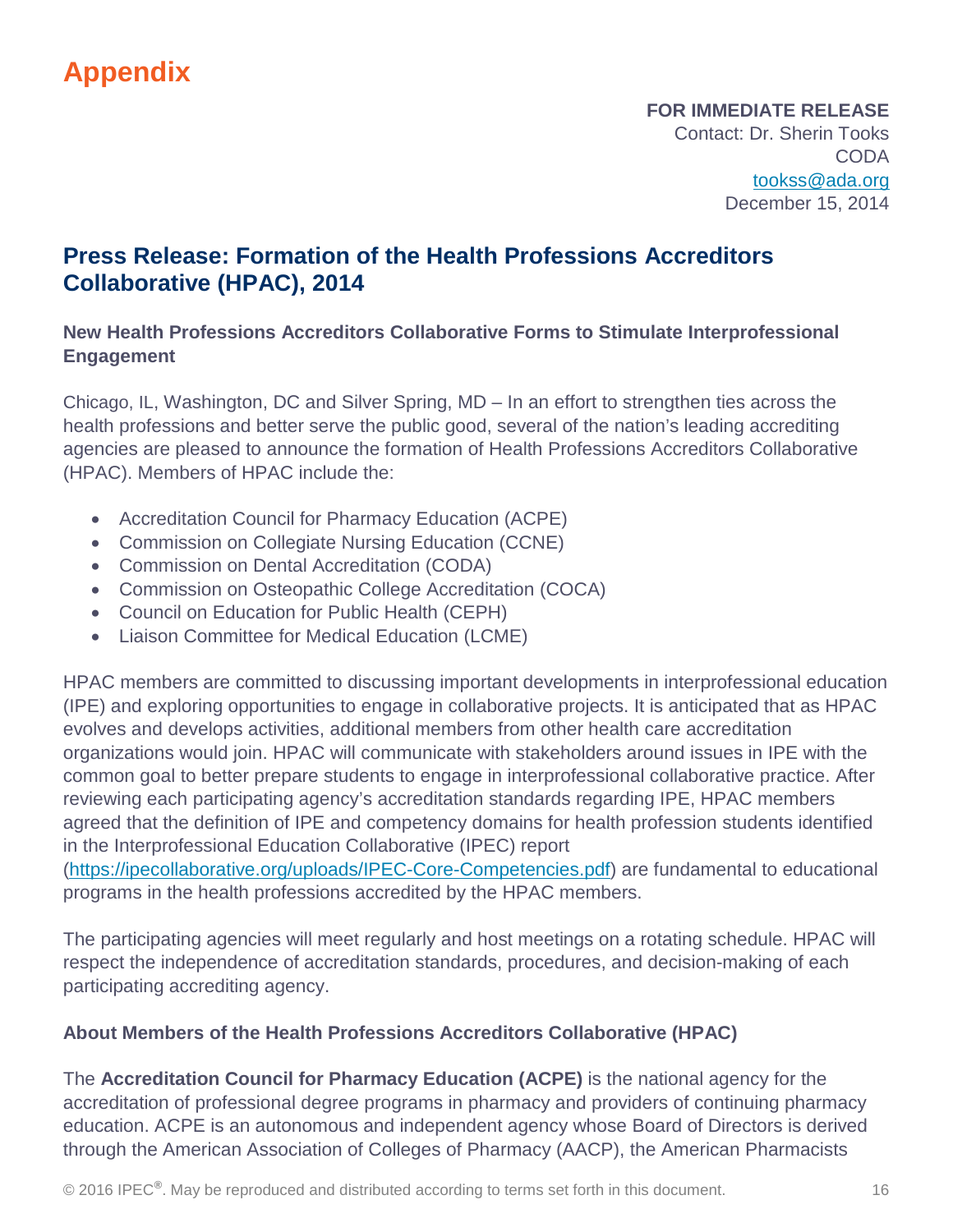Association (APhA), the National Association of Boards of Pharmacy (NABP), and the American Council on Education (ACE). To learn more about ACPE, visit [www.acpe-accredit.org.](http://www.acpe-accredit.org/)

The **American Osteopathic Association (AOA) Commission on Osteopathic College** 

**Accreditation (COCA)** serves as the accrediting agency for colleges of osteopathic medicine. The COCA reviews, evaluates, and takes final action on accreditation status, and communicates such action to appropriate state and federal education regulatory bodies. In addition, the COCA approves the standards, policies and procedures for college accreditation. The COCA reviews policy directions on predoctoral osteopathic medical education, and monitors and maintains high-quality osteopathic predoctoral education through the college accreditation process. Learn more at [www.osteopathic.org.](http://www.osteopathic.org/)

The **Commission on Collegiate Nursing Education (CCNE)** is an autonomous accrediting agency that ensures the quality and integrity of baccalaureate, graduate, and residency programs in nursing. CCNE serves the public interest by assessing and identifying programs that engage in effective educational practices. CCNE accreditation supports and encourages continuing selfassessment by nursing programs and supports continuing growth and improvement of collegiate nursing education and post-baccalaureate nurse residency programs. Visit <http://www.aacn.nche.edu/ccne-accreditation> to learn more about CCNE.

The **Commission on Dental Accreditation (CODA)** is recognized by the United States Department of Education as the national accreditor for dental education programs, including predoctoral dental education programs, advanced dental education programs and allied dental education programs. The Commission functions independently and autonomously in matters of developing and approving accreditation standards, making accreditation decisions on educational programs and developing and approving procedures that are used in the accreditation process. It is structured to include an appropriate representation of the communities of interest. Learn more at [www.ada.org/en/coda.](http://www.ada.org/en/coda)

The **Council on Education for Public Health (CEPH)** is an independent agency recognized by the US Department of Education to accredit schools of public health and public health programs offered in settings other than schools of public health. These schools and programs prepare students for entry into careers in public health. The primary professional degree is the Master of Public Health (MPH) but other baccalaureate, masters and doctoral degrees are offered as well. Visit [www.ceph.org](http://www.ceph.org/) for more information.

The **Liaison Committee on Medical Education (LCME)** accredits medical education programs leading to the MD degree in the United States and Canada. The LCME provides continuous quality improvement through its accreditation activities for medical education programs leading to the MD whose students are geographically located in the United States or Canada. Learn about LCME by visiting [www.lcme.org.](http://www.lcme.org/)

###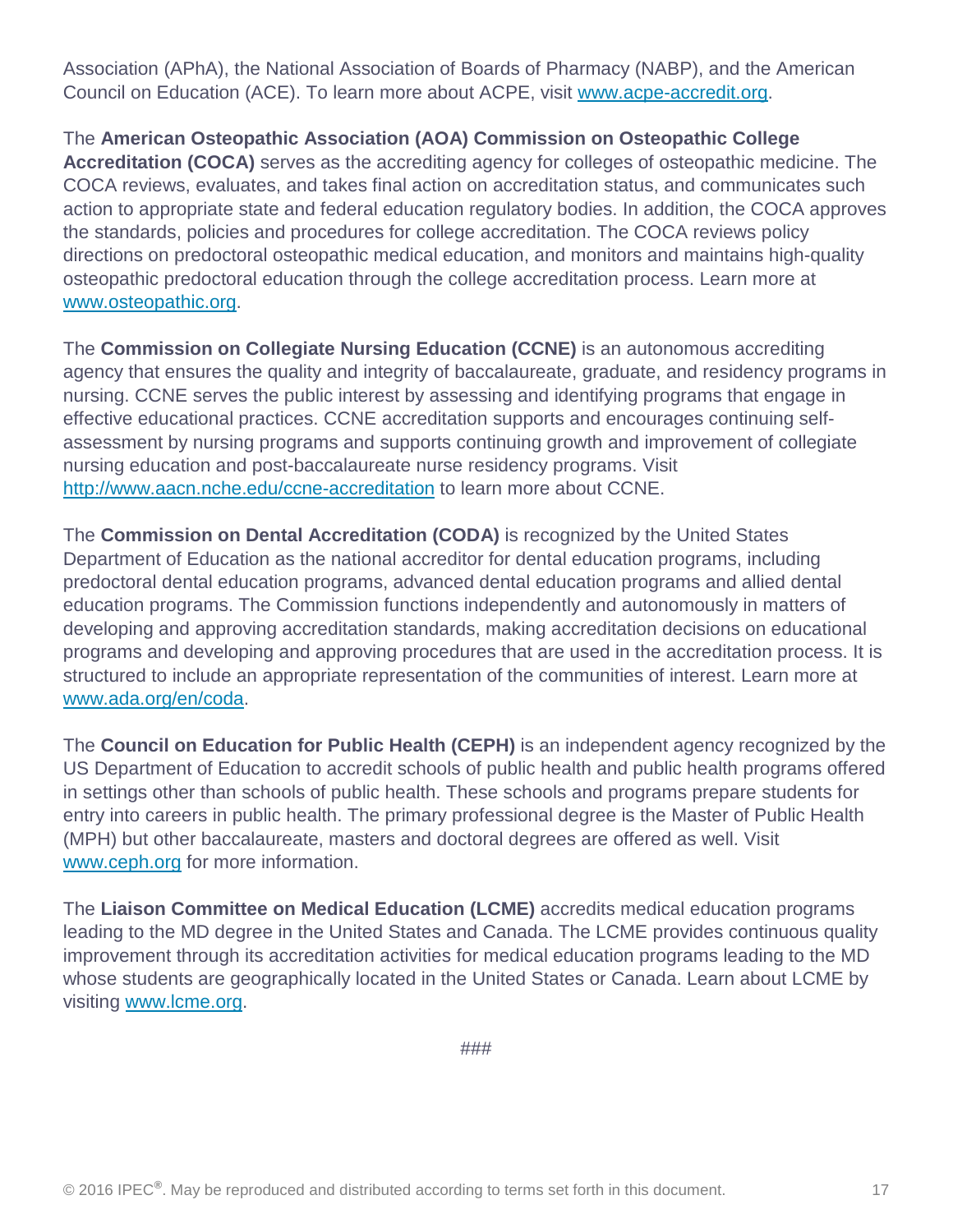

## <span id="page-20-0"></span>**Press Release: Institutional Members Join Interprofessional Education Collaborative (IPEC)**

#### **Interprofessional Education Collaborative Announces Expansion**

*Nine new members join organization dedicated to improving patient care*

The Interprofessional Education Collaborative (IPEC) has approved nine additional members through a new institutional membership category, expanding its representation of associations of schools of the health professions to 15. Established in 2009 by six organizations committed to advancing interprofessional learning experiences and promoting team-based care, IPEC now includes the following national associations:

#### **Founding members:**

- American Association of Colleges of Nursing (AACN)
- American Association of Colleges of Osteopathic Medicine (AACOM)
- American Association of Colleges of Pharmacy (AACP)
- American Dental Education Association (ADEA)
- Association of American Medical Colleges (AAMC)
- Association of Schools and Programs of Public Health (ASPPH)

#### **New institutional members:**

- American Association of Colleges of Podiatric Medicine (AACPM)
- American Council of Academic Physical Therapy (ACAPT)
- American Occupational Therapy Association (AOTA)
- American Psychological Association (APA)
- Association of American Veterinary Medical Colleges (AAVMC)
- Association of Schools and Colleges of Optometry (ASCO)
- Association of Schools of Allied Health Professions (ASAHP)
- Council on Social Work Education (CSWE)
- Physician Assistant Education Association (PAEA)

"To actually deliver on the promise of interprofessional education and practice to improve health of individuals and populations as well as reduce health disparities, we have to ensure that this framework is central in the education of all health professionals," said Harrison C. Spencer, MD, MPH, DTM&H, CPH, IPEC Board Chair and President and CEO, Association of Schools and Programs of Public Health. "Changing and making all health professional education more consistent can help set the stage for the health system of the future we want to create together."

IPEC's mission is to ensure that new and current health professionals are proficient in the competencies essential for patient-centered, community and population oriented, interprofessional, collaborative practice. Eligible institutional members must be associations that represent and serve